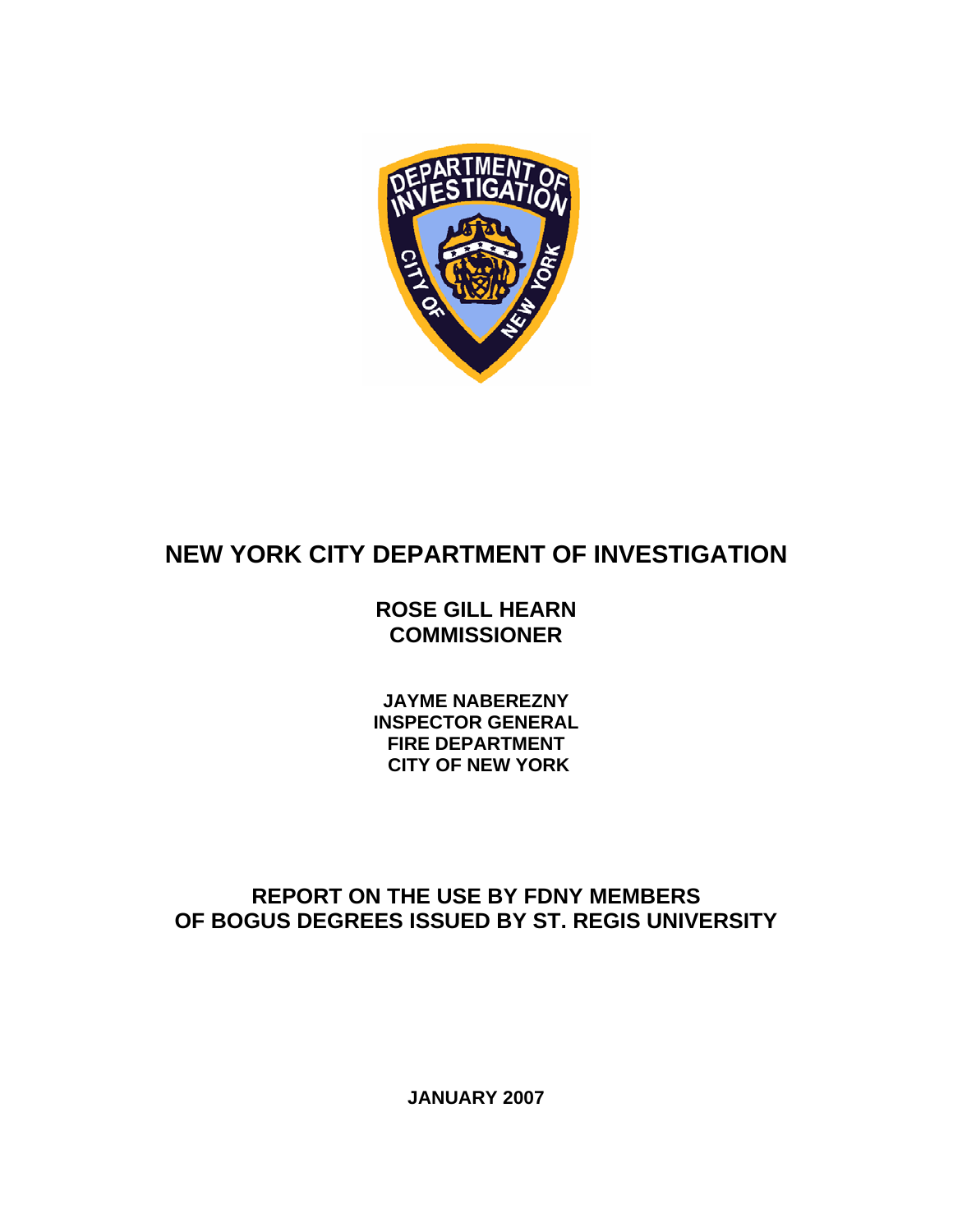# **TABLE OF CONTENTS**

| I.  |                                                                                                                            |
|-----|----------------------------------------------------------------------------------------------------------------------------|
|     |                                                                                                                            |
|     |                                                                                                                            |
| II. |                                                                                                                            |
|     |                                                                                                                            |
|     |                                                                                                                            |
|     |                                                                                                                            |
|     |                                                                                                                            |
|     |                                                                                                                            |
|     |                                                                                                                            |
| Ш.  |                                                                                                                            |
|     | A. Officers promoted without sufficient educational credentials  6<br>1. Officers whose promotions were validated based    |
|     | 2. Officers promoted without any proof of college credits 11                                                               |
|     | B. Officers promoted based on legitimate academic credentials,<br>but who submitted a bogus college degree to the FDNY  11 |
|     | C. Member who obtained the St. Regis degree prior to appointment                                                           |
|     |                                                                                                                            |
| IV. | OTHER CITY AGENCY REQUIREMENTS FOR                                                                                         |
| V.  |                                                                                                                            |
| VI. |                                                                                                                            |

# **Page**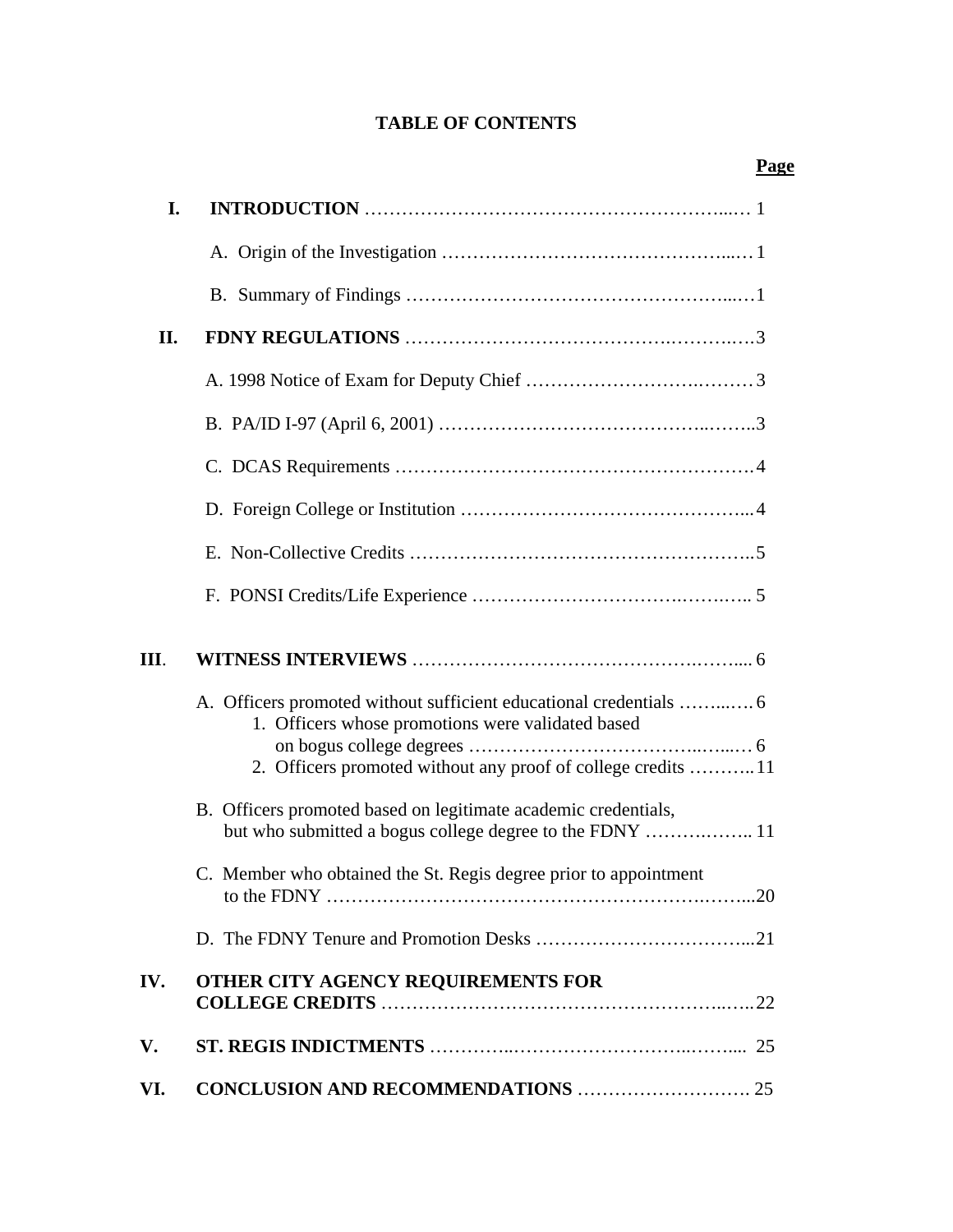# I**. INTRODUCTION**

## **A. Origin of the Investigation**

 The New York City Fire Department (FDNY) requires its members to meet established educational requirements to qualify for hiring and promotion. The Department of Citywide Administrative Services (DCAS) publishes the requirements for candidates' initial appointment to the FDNY in periodic firefighter examination announcements. The FDNY itself sets forth the educational requirements for promotion in orders and regulations. $<sup>1</sup>$  $<sup>1</sup>$  $<sup>1</sup>$ </sup>

On October 30, 2005, the New York City Department of Investigation (DOI) learned that FDNY Battalion Chief Daniel O'Gara had previously submitted a bogus "baccalaureate degree" to the FDNY in order to obtain his promotion to the rank of Battalion Chief. The phony degree was issued by an entity called "St. Regis University" ("St. Regis"), which is not an actual university and holds no educational accreditation in the United States.

 Following the discovery of O'Gara's St. Regis degree, DOI conducted a search of all FDNY uniformed promotion files dating back to 2002, and determined that, including O'Gara, fourteen FDNY officers had obtained purported degrees from either St. Regis or one of its "affiliates,"<sup>[2](#page-2-1)</sup> and submitted these degrees to the FDNY either when seeking appointment to the FDNY or when seeking promotions. Consequently, DOI's investigation expanded beyond Chief O'Gara to include the following thirteen additional FDNY members: Battalion Chief John Polly, Battalion Chief Gary Esposito, Deputy Chief Paul Ferro, Deputy Chief Richard Howe, Captain Lawrence Sloan, Captain Donald Brown, Captain Martin Cass, Captain Mark Barra, Captain Edward O'Donnell, Captain Thomas Fitzgerald, Lieutenant Ralph Talarico, Lieutenant Matthew Zitz and Firefighter Mark Thalheimer. This report sets forth DOI's findings regarding the use of phony St. Regis degrees by FDNY members, as well as policy and procedure recommendations to address identified administrative issues.

## **B. Summary of Findings**

 $\overline{a}$ 

 According to its website, [www.stregis.com,](http://www.stregis.com/) St. Regis operated out of the Republic of Liberia as an "online distance learning institution" accredited by the "Liberian Ministry of Education that has various affiliations and satellites throughout the world." DOI has established that St. Regis, which operated under a number of bogus university names or "affiliates," was not an educational institution but was in the business of selling

<sup>&</sup>lt;sup>1</sup> These educational requirements are discussed in detail, *infra*, at pages 3-5 and the Exhibits cited therein. <sup>2</sup> On its uphote. St Bagis gave interested parties the objitute purphese degrees begring the name of S

<span id="page-2-1"></span><span id="page-2-0"></span><sup>&</sup>lt;sup>2</sup> On its website, St Regis gave interested parties the ability to purchase degrees bearing the name of St. Regis or one of a number of so-called affiliates, such as 'Hartland University," "New Manhattan University," "America West University," and "St Lourdes University." As with St. Regis, none of these affiliates were real educational institutions.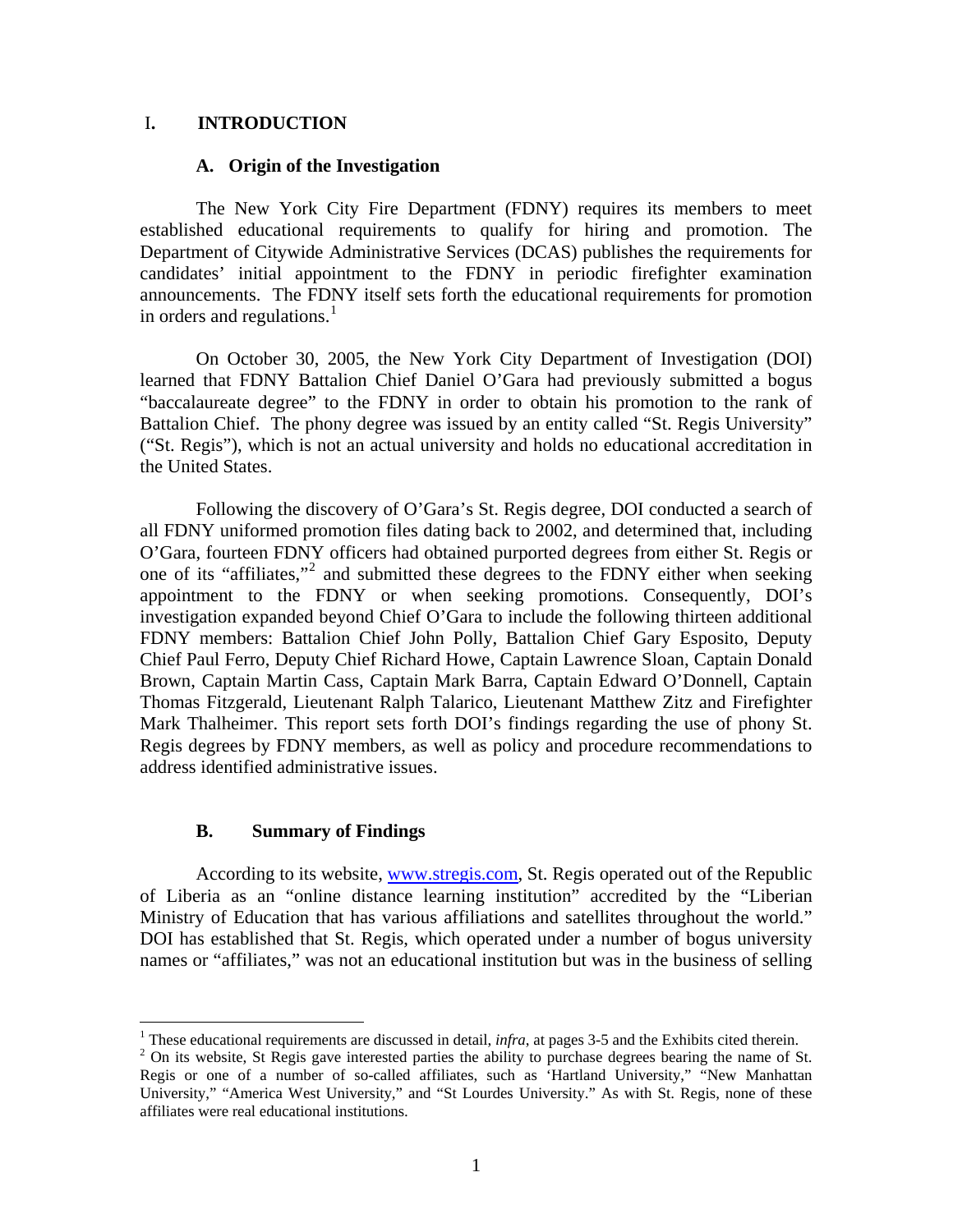fraudulent academic credentials, and that St. Regis "satellites" were, in fact, only post office boxes at locations throughout the United States.

 DOI has found that all fourteen FDNY members it investigated purchased St. Regis degrees and attempted to use them to meet FDNY educational requirements.<sup>[3](#page-3-0)</sup> Of these, the FDNY promoted four officers without sufficient proof of required college credits. The FDNY promoted three of these four officers, Battalion Chief Daniel O'Gara, Deputy Chief Richard Howe, and Deputy Chief Paul Ferro, based on their submission of bogus degrees from St. Regis. While the FDNY rejected a St. Regis "degree" submitted by a fourth officer, Captain Edward O'Donnell, it nevertheless promoted him without documentation of the requisite college credits.

 Nine of the remaining officers, Battalion Chief John Polly, Battalion Chief Gary Esposito, Captain Lawrence Sloan, Captain Donald Brown, Captain Martin Cass, Captain Mark Barra, Captain Thomas Fitzgerald, Lieutenant Ralph Talarico and Lieutenant Matthew Zitz, purchased false and misleading academic credentials from St. Regis and submitted them to the FDNY for their promotions. The FDNY rejected their St. Regis college degrees, but the officers were promoted because they obtained the requisite college credits from legitimately accredited academic institutions.

 One current FDNY Firefighter, Mark Thalheimer, sought to use a St. Regis "affiliate" degree prior to graduation from the Fire Academy to meet the minimum educational requirements set by DCAS to be appointed as a firefighter. While the FDNY rejected his St. Regis college degree, Thalheimer was hired because he obtained the requisite college credits from a legitimately accredited academic institution.

 DOI's findings to date lead to the conclusion that these individuals directly violated FDNY regulations, which require candidates for hiring or promotion to submit to the FDNY proof of college credits from an accredited institution.

 This Report is based on interviews of FDNY personnel, FDNY records and FDNY regulations, all obtained in conjunction with this investigation. It provides an overview of applicable FDNY regulations and orders and summarizes the testimony

 $\overline{a}$ 

<span id="page-3-0"></span><sup>&</sup>lt;sup>3</sup> One FDNY Battalion Chief whose name surfaced in this investigation did not ultimately try to obtain a promotion with the FDNY based on bogus qualifications. This Battalion Chief told DOI that he first learned of "St. Regis University" from O'Gara. The Battalion Chief never actually purchased or received a degree from St. Regis, but prior to his November 2004 promotion to Battalion Chief, he wrote and submitted an e-mail to St. Regis that detailed his life experience in a three to four page essay. St. Regis documents indicate that the Battalion Chief sent this e-mail to St. Regis on August 31, 2002. In response to his submission, St. Regis told him that if he sent them approximately \$600, he would qualify for the "Bachelor of Science degree in Business Management." Thereafter, in August 2002, the Battalion Chief called the FDNY Bureau of Personnel and was informed that the FDNY did not accept St. Regis degrees. The Battalion Chief then abandoned his quest for a St. Regis degree. St. Regis documents establish that the Battalion Chief never paid for or received a degree. Ultimately, he was legitimately appointed to Battalion Chief based on the number of college and PONSI credits that he submitted to the FDNY Tenure Desk by the time he took the Battalion Chief exam in 2004. Because this officer never ultimately pursued a St. Regis degree, he is not identified or discussed further in this report.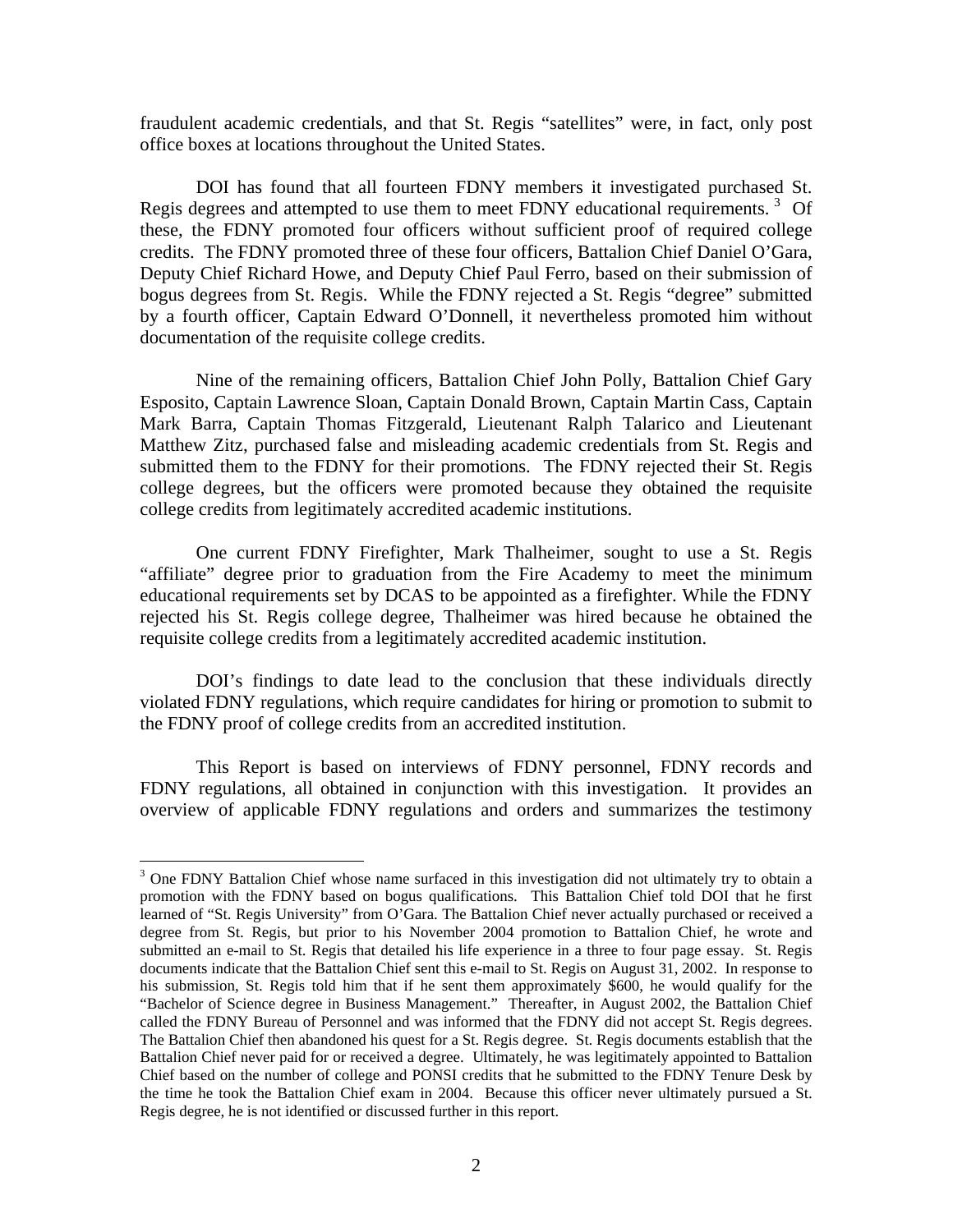given by the FDNY members involved, each of whom offered an account as to when, why, and how he obtained the degree that was submitted for his promotion.

# **II. FDNY REGULATIONS**

 As far back as 1998, the FDNY has had educational requirements for promotion. The promotional candidate must satisfy the educational requirements in effect on the date on which the Notice of Examination for that particular civil service title was published.

# A. 1998 Notice of Exam for Deputy Chief

 The 1998 Notice of Examination for Deputy Chief requires candidates to have received forty (40) college credits from an accredited university by the end of their one-year probationary period.<sup>[4](#page-4-0)</sup> A subsequent amendment to this Notice of Exam emphasized the accreditation part of this requirement by stating explicitly that the college credit requirement can be met *only* with credits from an *accredited* college or institution. Department Order #71,  $7/9/99$ .<sup>[5](#page-4-1)</sup>

# B. PA/ID 71-97 (April 6, 2001)

 Educational requirements for promotion to Deputy Chief and several other FDNY ranks are set forth in Personnel Administration/Informational Directive (PA/ID) 1-97, which generally requires that in order to be considered for promotion to the rank of "Fire Marshal, Lieutenant, Supervising Fire Marshal, Captain, Battalion Chief or Deputy Chief, members must meet the specific educational requirements for each rank one month prior to date of promotion."<sup>[6](#page-4-2)</sup>

 The April 2001 PA/ID spells out the mechanics and substance of this educational precondition on several provisions relevant here, among them:

- 3.1 It is the responsibility of the member to be aware of the educational requirements of the rank to which the member wishes to be promoted and to have fulfilled those requirements no later than one month prior to the date of promotion.
- 3.2 To satisfy the specific educational requirements for promotion, the member must have attended an accredited college or university and obtained the required credits. Official proof of completion must be provided to the Bureau of Personnel no later than one month prior to the date of promotion.

 $\overline{a}$ 

<span id="page-4-1"></span><span id="page-4-0"></span><sup>4</sup> *See* Exhibit 1 attached hereto. 5 *See* Exhibit 2 attached hereto 6 *See* Exhibit 3 attached hereto

<span id="page-4-2"></span>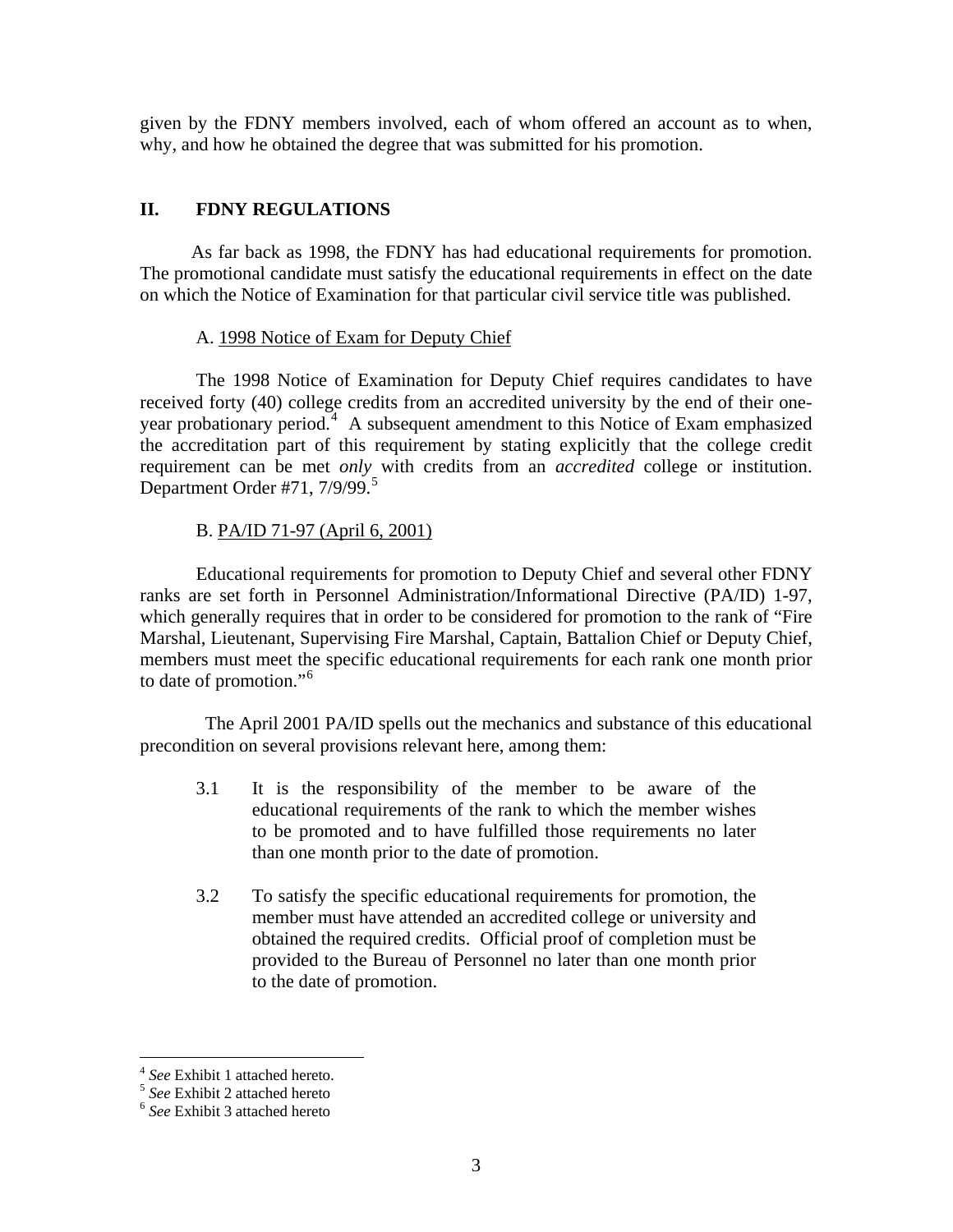- 3.2.1 If the member has previously attended an accredited college or university and has the credits needed to meet the requirement for promotion, it is the member's responsibility to have the college/university forward an official transcript of courses taken and credits earned directly to the Bureau of Personnel.
- 3.2.2 If the member wishes to have FDNY Fire Academy, EMS Academy or other training-related courses considered for college credit, the member must enroll at an accredited college or university. The college or university will determine which of these courses will be awarded college credit and how many credits should be awarded. The number of credits awarded may vary according to the college/university's policy. It is the member's responsibility to arrange for his/her official FDNY transcript to be submitted to the college or university he/she attends (see Section 5 of the PA/ID). $^7$  $^7$

# C. DCAS Requirements

DCAS periodically publishes a "Notice of Examination" for the position of firefighter. On September 25, 2002, DCAS published a "Second Amended Notice" for Firefighter Exam no. 2043 to be held on December 16, 2002. The Notice provides that in order to qualify for appointment, the prospective firefighter must have "successfully completed 30 semester credits from an accredited college or university" by the date of appointment.<sup>[8](#page-5-1)</sup>

# D. Foreign College or Institution.

 On February 14, 2003, the FDNY issued Department Order No. 12, to address specifically credits earned at a foreign college or university. This order requires those candidates who have foreign credits to have them evaluated by an approved foreign education evaluation service. This evaluation was to be completed before the Tenure Desk could verify if the candidate could be promoted. In particular, Department Order No. 12 states:

All candidates for promotion that are submitting college credits earned at a foreign college or university in order to meet the educational requirement for promotion need to have the credits evaluated. The promotion desk has a list of approved foreign education evaluation services that will evaluate the credits that have been obtained from a foreign college or university. This evaluation must be performed before the promotion desk can verify if

 $\overline{a}$ <sup>7</sup> *Id.*

<span id="page-5-1"></span><span id="page-5-0"></span><sup>8</sup> *See* Exhibit 4 attached hereto.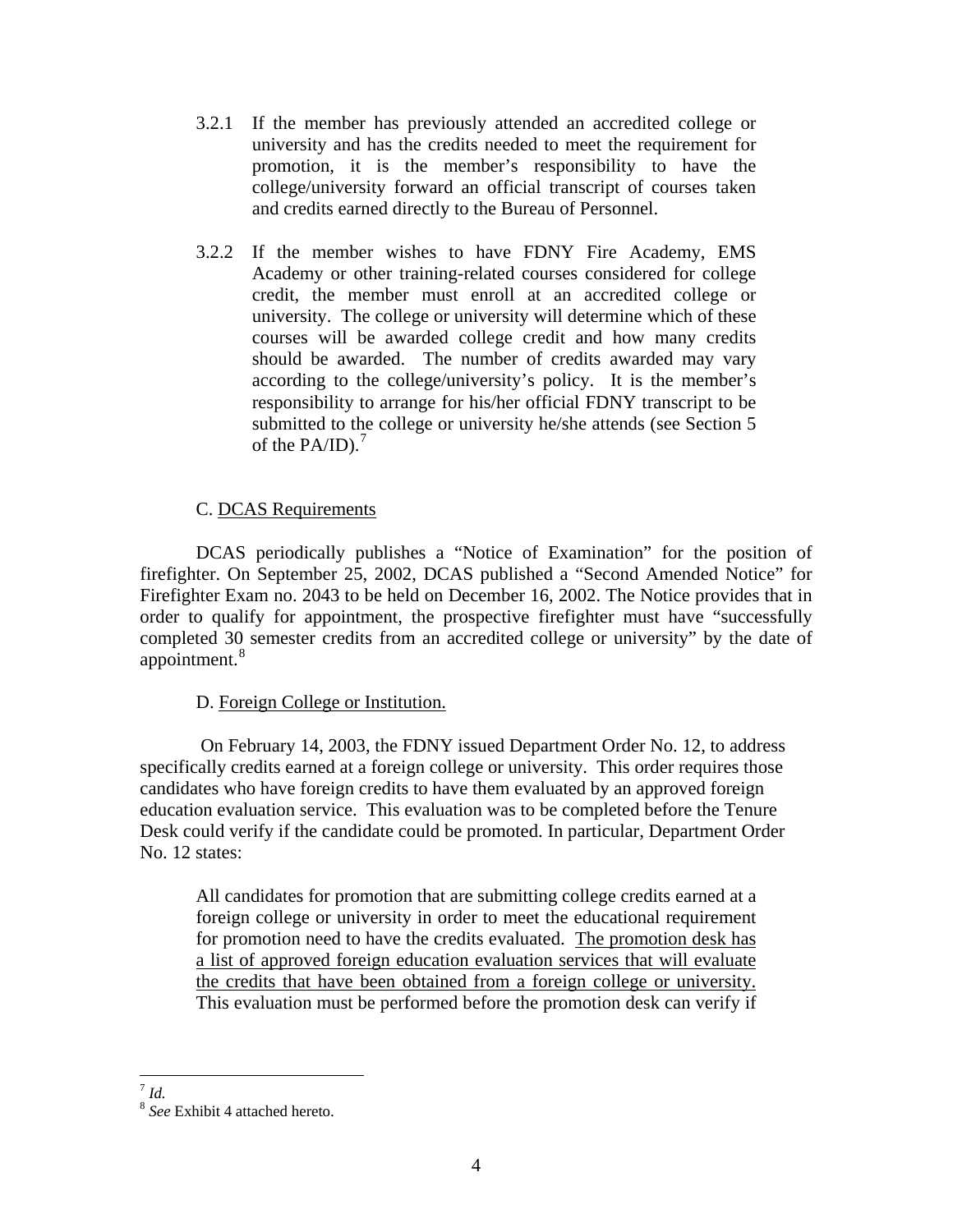the candidate has the necessary college credits needed for promotion.<sup>[9](#page-6-0)</sup> (Emphasis original).

# E. Non-Collective Credits.

 A subsequent December 2004 revision to PA/ID 1-97 amended Section 3.2. It sets forth circumstances in which a promotion candidate may meet the FDNY's college credit requirement with non-collegiate credits.<sup>[10](#page-6-1)</sup> As revised, Section 3.2 now reads:

- *3.2* To satisfy the specific educational requirements for promotion, the member must have *the required college credits by passing accredited college or university courses or have satisfactorily completed noncollegiate training programs offered by the FDNY that have been evaluated by the Program on Non-Collegiate Sponsored Instruction (PONSI) with College level credit recommendations having been made.*  (Emphasis added).
- 3.3 Official proof of completion must be provided to the Bureau of Personnel no later than one month prior to the date of promotion.

# F. PONSI Credits/Life Experience

 Non-collegiate training programs that are offered by the FDNY have been evaluated by the Program on Non-Collegiate Sponsored Instruction (PONSI) with college-level credit recommendations having been made.

PA/ID 1-97, 4.3 states:

It should be noted that PONSI proposed credit recommendations, but colleges and universities are under no obligation to honor them.

A PONSI recommendation is not binding on colleges or universities. An FDNY member who wished to use life experience to obtain college credit has an obligation to discuss his/her FDNY training, life experience, previous professional training and/or coursework with an *accredited*  college or university to determine the number of credits they are prepared to award." (PA/ID 4.3) (Emphasis added).

 $\overline{a}$ 

<sup>&</sup>lt;sup>9</sup> See Exhibit 5 attached hereto.

<span id="page-6-1"></span><span id="page-6-0"></span><sup>&</sup>lt;sup>10</sup> See Exhibit 6 attached hereto.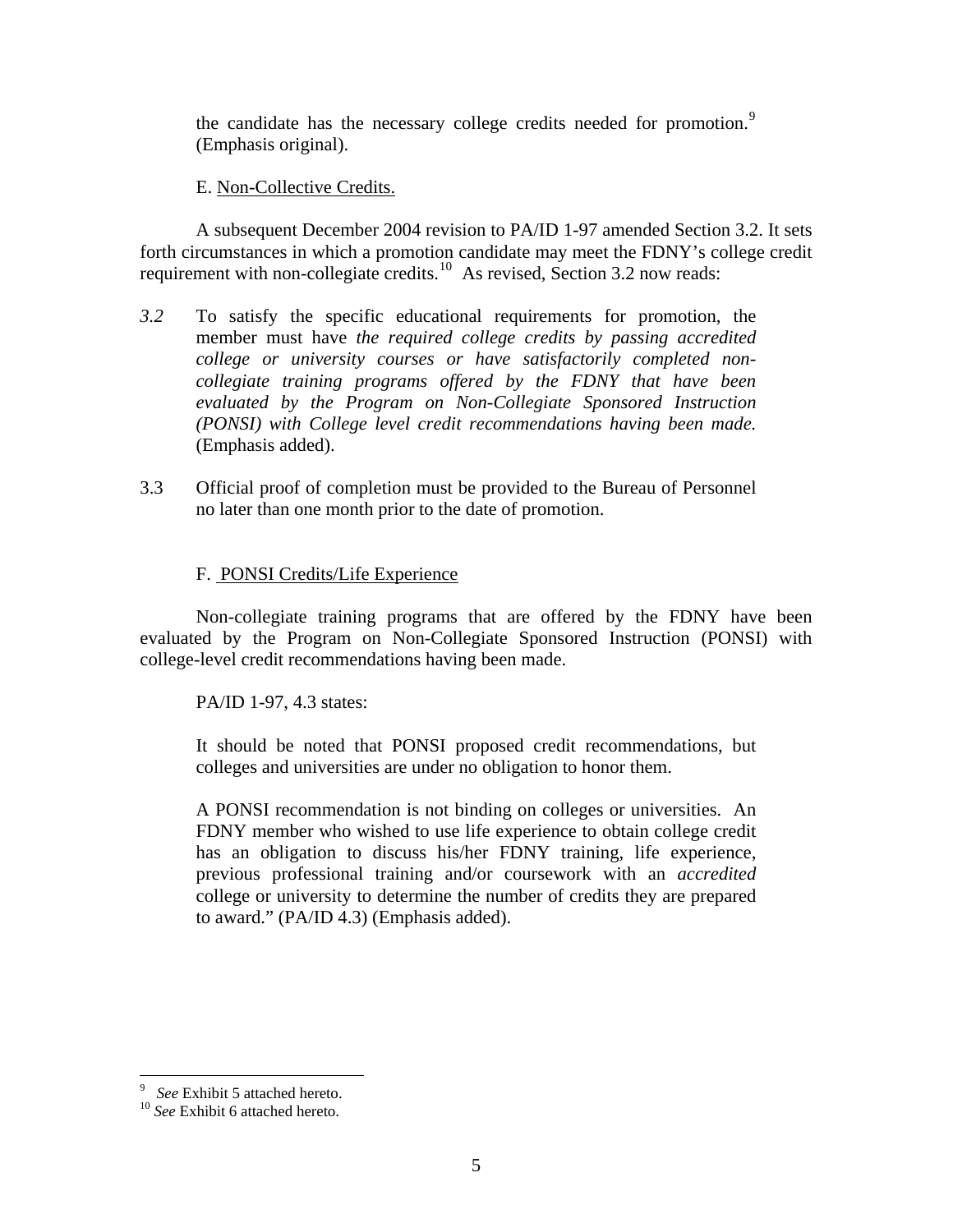#### **III. WITNESS INTERVIEWS**

 DOI interviewed all of the FDNY members who submitted bogus St. Regis degrees to the FDNY. The following is a summary of these interviews, which this Report divides into three subsections, as set forth below:

## **A. Officers promoted without sufficient educational credentials.**

- **B. Officers promoted based on legitimate academic credentials, but who submitted a bogus college degree to the FDNY.**
- **C. Member who obtained the St. Regis degree prior to appointment to the FDNY.**

 The witness summaries appear within each subsection chronologically, based on when each witness learned about St. Regis.

 DOI also interviewed FDNY personnel assigned to the "Tenure and Promotion Desks." Both desks are staffed by the same uniformed FDNY personnel. They are responsible for assuring: (1) that those new FDNY members who received tenure on completion of their first year service meet all FDNY requirements, and (2) those FDNY members who are seeking promotion have fulfilled all FDNY requirements, including educational requirements. A summary of interviews related to the Tenure and Promotion Desks appears in subsection D below.

## **A. Officers promoted without sufficient educational credentials**

 As was noted above, the FDNY promoted four officers without sufficient proof of required college credits. The FDNY promoted three of these four officers, Battalion Chief Daniel O'Gara, Deputy Chief Richard Howe, and Deputy Chief Paul Ferro, based on their submission of bogus degrees from St. Regis. While the FDNY rejected a St. Regis degree submitted by the fourth officer, Captain Edward O'Donnell, it nevertheless promoted him without documentation of the requisite college credits.

> 1. Officers whose promotions were validated based on bogus college degrees

## *Battalion Chief Daniel O'Gara*

 DOI interviewed Chief Daniel O'Gara under oath on December 6, 2005. O'Gara is a Battalion Chief who has been employed by the Department since 1979. He was a Houston, Texas police officer before joining the FDNY. He took the Battalion Chief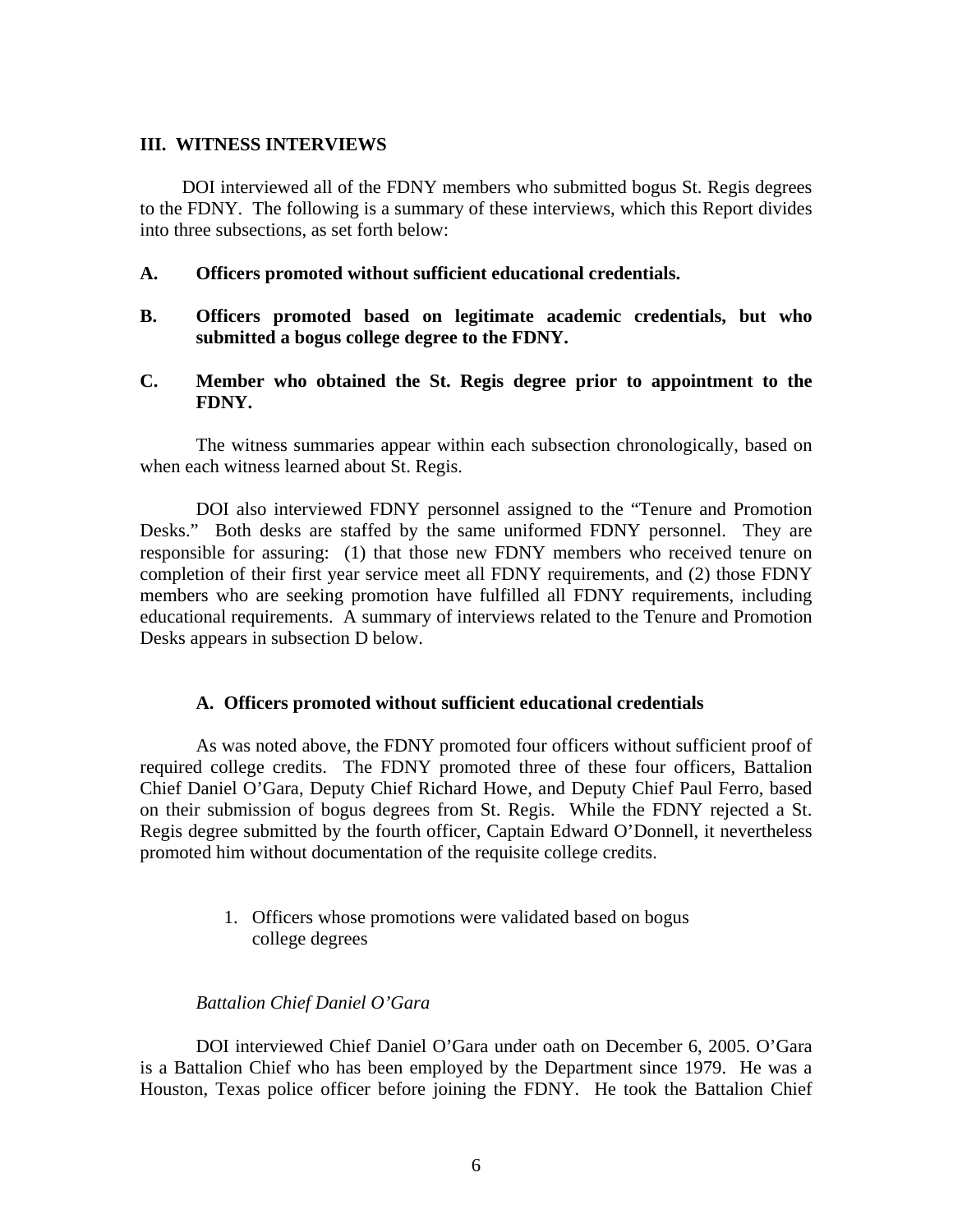exam in 1999 and was promoted in March 2002. At that time, Battalion Chiefs were required to have obtained 40 college credits before they could be promoted. O'Gara admitted to DOI that he had only 12 FDNY PONSI credits at that time, and thus was ineligible for promotion. O'Gara also admitted that he was aware of the provisions of PA/ID 1-97, which required all candidates for promotion to submit proof of the requisite college credits from accredited colleges.

 Chief O'Gara testified that he first became aware of St. Regis in 2002 through a friend, who was not an FDNY employee. When his friend suggested that O'Gara look into online degree programs, O'Gara went on the internet, searched for "accredited colleges," and came across several online schools, one of which was St. Regis. Documents obtained by DOI establish that O'Gara communicated with St. Regis via the website in April 2002. O'Gara stated that he was "drawn to St. Regis," because of the published testimonials from people in the military, who claimed to have used St. Regis degrees for promotions.

 Through its website, O'Gara provided St. Regis with his Houston Police Department experience as well as information about his experience with the FDNY. In response, St. Regis informed O'Gara that he would qualify for a "Bachelor of Science degree in Criminal Justice." O'Gara paid \$550 by credit card for this degree.

 O'Gara admitted that he had some concerns about whether his "degree" would be accepted because it was "an online process" and "not a brick and mortar school." Despite these concerns, O'Gara admitted that he called St. Regis to request that a copy of his "transcript" be sent to the FDNY Tenure Desk.<sup>[11](#page-8-0)</sup> This transcript was retrieved by DOI from O'Gara's FDNY promotion file. O'Gara claimed that prior to purchasing the degree from St. Regis, he contacted the FDNY Tenure and Promotions Desk and had several conversations with Tenure Desk employee Gloria Aiken. O'Gara stated that he told Aiken that he went online "to an accredited college" and asked her if his degree met the requirements of PA/ID 1-97. O'Gara stated that Ms. Aiken advised him that his degree would meet the requirements of the PA/ID. However, O'Gara admitted that he did not believe that Ms. Aiken took any steps to confirm whether St. Regis was actually accredited. In fact, O'Gara didn't think that the FDNY had "looked into it like [I] would have preferred."

 Another Tenure Desk employee, Debbie Crosky Smith, had several telephone conversations with O'Gara in which she questioned the validity of his St. Regis degree. According to O'Gara, he did not trust Ms. Smith's judgment and requested to speak to a supervisor. The supervisor who O'Gara contacted was Victor Herbert. O'Gara said to Mr. Herbert, "I went on the internet, put in the accredited colleges. This [St. Regis] came up." He asked whether the St. Regis degree met FDNY educational requirements for the promotional exam. O'Gara stated he provided Mr. Herbert with the website address and asked him to check it out for him. O'Gara called Mr. Herbert back a few days later and claimed that he was informed by Mr. Herbert that St. Regis met the FDNY requirements. O'Gara then requested Mr. Herbert put that in writing.

 $\overline{a}$ 

<span id="page-8-0"></span><sup>&</sup>lt;sup>11</sup> See Exhibit 7 attached hereto.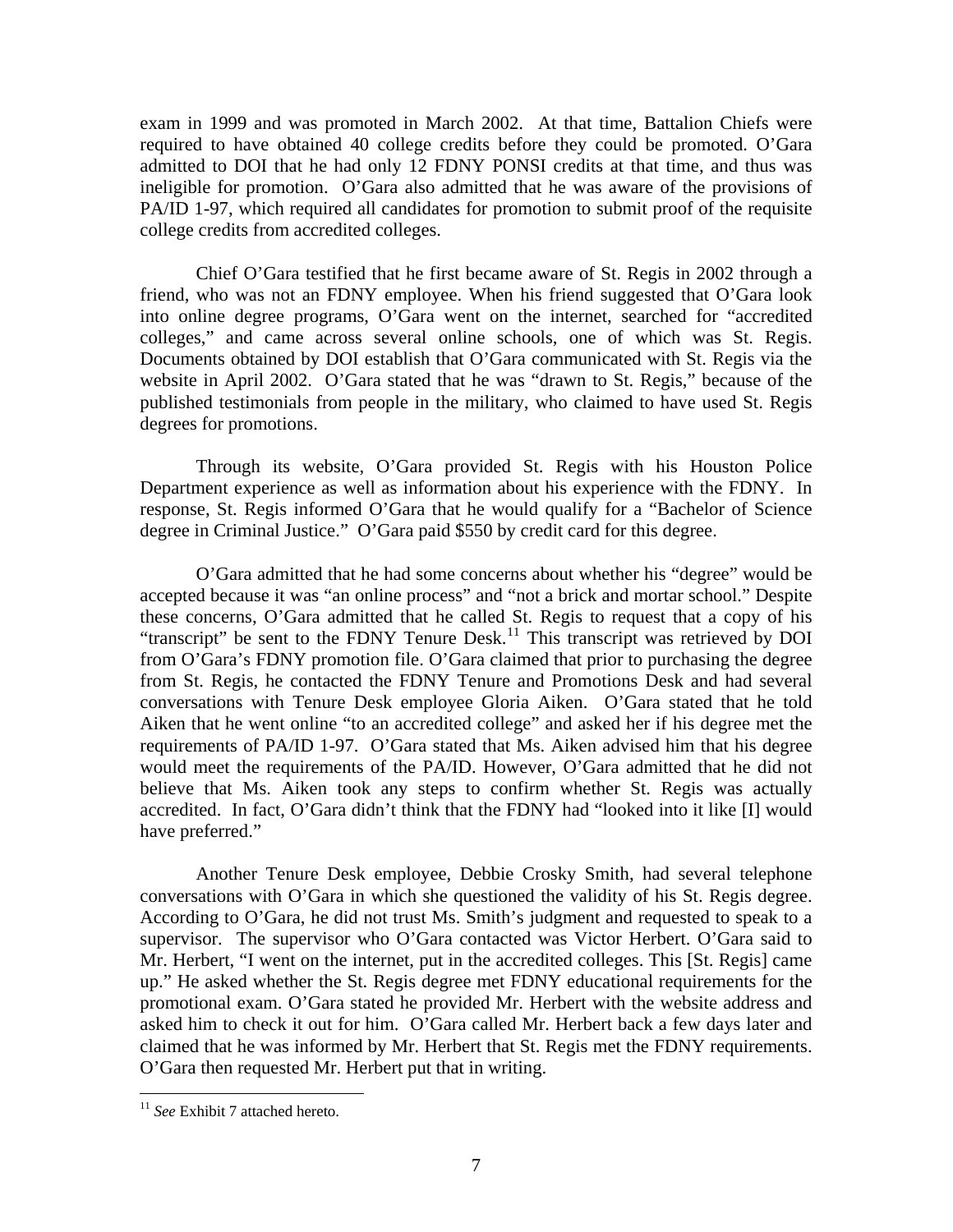O'Gara testified that he received a letter from Mr. Herbert, which stated that his St. Regis degree "should" meet the FDNY requirements. O'Gara was not satisfied with this language because he didn't want "any gray area." He immediately called Mr. Herbert back and confronted him about the language. According to O'Gara, Mr. Herbert told him that he would have another more suitable letter sent out immediately. O'Gara was unable to produce the "first" letter, stating that he no longer had it. The "second" letter from Victor Herbert is dated May 20, 2002 – a full month after O'Gara had paid for his St. Regis degree.<sup>[12](#page-9-0)</sup> O'Gara stated that once he was in receipt of the letter from Victor Herbert, he "felt totally comfortable" with the St. Regis degree that he had obtained.

 DOI interviewed Debbie Crosky Smith. She confirmed that she had several telephone conversations with O'Gara. She told DOI that when she questioned the validity of his St. Regis degree, O'Gara became very upset.

 DOI also interviewed Victor Herbert. He had no recollection of sending a "first letter" as O'Gara testified. Herbert also recalls his telephone conversation with O'Gara differently. Herbert told DOI that O'Gara contacted him by phone "in last minute mode" and asked him "if I could help him with this issue of accreditation." Herbert asked O'Gara what school he had gone to and whether O'Gara had any indication that it was an accredited school. Herbert testified that he thought that O'Gara was referring to *Regis College*, an accredited institution in Massachusetts. Notably, Herbert's letter supports his recollection. In it Herbert states:

As discussed in our recent telephone conversation. The requirement for promotion to the rank of battalion chief is a bachelor's degree. Your Bachelor of Science degree in criminal justice … from Regis College fulfils that requirement .... (Emphasis supplied).

Herbert further stated that it was O'Gara's responsibility to determine if the school was accredited because "we [the Fire and Life Safety Division] were not in the business of verifying accreditation." According to Herbert, his response to O'Gara meant that "if you are telling me this is an accredited institution, it seems to me that it meets the language of the PA/ID as currently written. But I am not in an authoritative position to say to you, therefore, you will be promoted."

 It appears that O'Gara was the first to purchase a degree from St. Regis, of the fourteen FDNY officers (counting O'Gara) who eventually bought the bogus degrees. By his own admission, O'Gara recommended St. Regis to Chiefs Richard Howe, Paul Ferro and Kevin Woods. He also told Captain Lawrence Sloan, who had formerly been a Lieutenant under O'Gara at Engine 204 in Brooklyn, about buying on-line degrees from St. Regis.

 $\overline{a}$ 

<span id="page-9-0"></span><sup>12</sup> *See* Exhibit 8 attached hereto.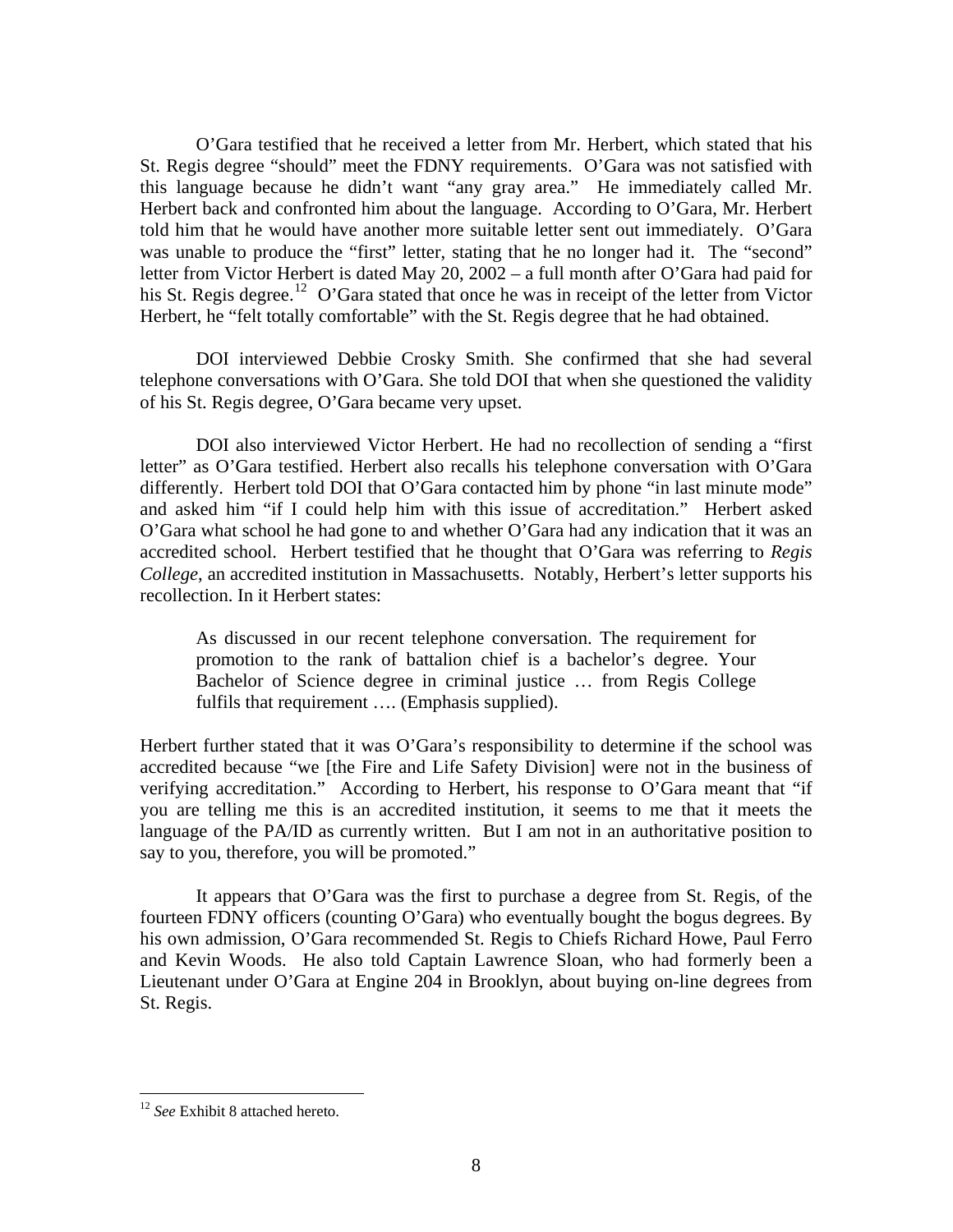## *Deputy Chief Richard Howe*

Richard Howe is a Deputy Chief who has been with the FDNY since 1979. He took the Deputy Chief exam in 1998 and was promoted in August 2002. At that time, Deputy Chiefs were required to have obtained 40 college credits before they could be promoted. Richard Howe had no college credit at that time. Therefore, Howe was promoted by the FDNY without having met the requirement for promotion.

 Chief Howe told investigators that he first heard of St. Regis through Daniel O'Gara. Around the time when Howe was promoted in September 2002, O'Gara told Howe that he had obtained a degree from St. Regis and it was approved by the FDNY. After this conversation, Howe visited the St. Regis website and wrote and submitted an essay about his personal information and work experience." He received an e-mail notification from St. Regis stating that based on his essay he would qualify for an "Associate Degree of Arts in Fire Science Management." Howe stated that he did not remember how much or by what method he paid for his St. Regis degree. St. Regis records obtained by DOI indicate that Howe paid \$551 for the degree on October 1, 2002. St. Regis records dated October 2002 also indicate that Howe requested a graduation date of June 2001," which was fourteen months prior to his promotion. Thus, the backdated degree created the false impression that Howe had complied with Department Order 24, which required him to have 40 credits before reaching one year in the rank.

 Upon receipt of his "Associate Degree" from St. Regis in October 2002, Howe made a request to St. Regis that they forward his transcript to Gloria Aiken at the FDNY Tenure Desk. Inside his FDNY promotion/tenure file was an undated post-it note that stated "call him to advise him that this degree is unacceptable." Another notation in the file indicated that someone had called Richard Howe on February 2, 2003, and left a message for him. Howe asserted that it was not until June 2003 that he was notified by the FDNY Tenure Desk that his degree from St. Regis was unacceptable. Upon learning this, Howe reached out to Daniel O'Gara. O'Gara advised him that it was "no problem," the FDNY had accepted his St. Regis degree, and he had a letter stating that he is in compliance with "all the regulations that they want." O'Gara then provided Howe with a copy of the Victor Herbert letter. O'Gara advised Howe to show it to the Tenure Desk. Howe then called the Uniformed Fire Officers Association ("UFOA") and was advised to send everything, including O'Gara's letter, to the FDNY Bureau of Personnel. Howe did as he was instructed by the UFOA. He told DOI that he assumed that his degree was accepted by the FDNY because he was granted tenure in the title of Deputy Chief on September 8, 2003.

 In his interview with DOI, Howe admitted his contacts with the St. Regis website in all respects except he denied requesting the backdated graduation date. He also admitted to investigators that he never took any coursework or tests to obtain his degree. He simply wrote "just an essay or so answering questions and entering data from my training at work" and paid a fee. He also never took any steps to determine the legitimacy of the degree, even when issues with it were raised. He claimed that he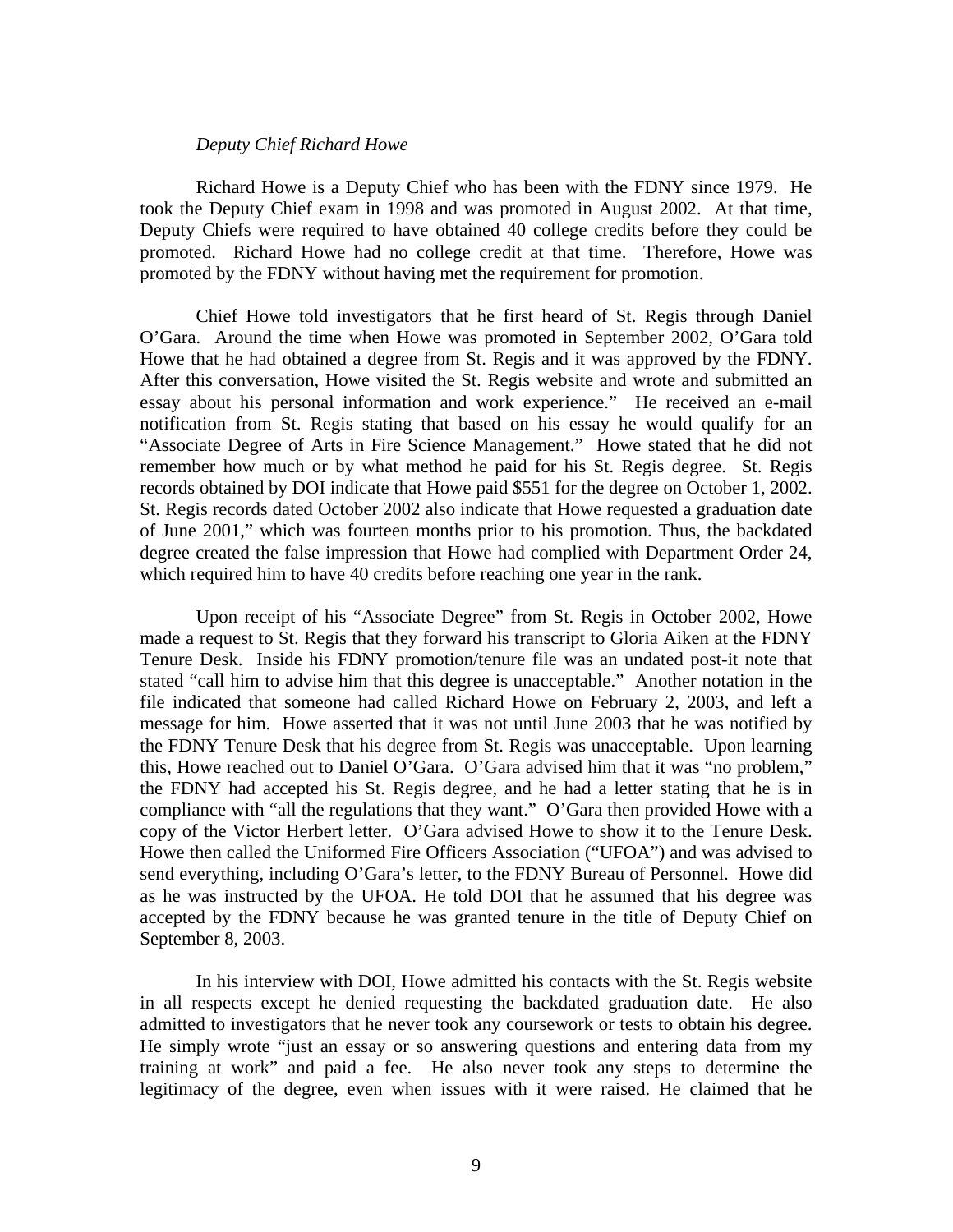purchased it because his "buddy [O'Gara]…did all the fact work, looked into it and said it was fine."

#### *Deputy Chief Paul Ferro*

 Paul Ferro is a Deputy Chief who has been working for the FDNY since 1981. He took the Deputy Chief exam in 1998 and was promoted on September 10, 2001. At that time, Deputy Chiefs were required to have obtained 40 college credits before they could be promoted. Paul Ferro had no college credits at that time. Paul Ferro was promoted to Deputy Chief without having met the requirements set by the FDNY.

 Chief Ferro told DOI investigators that he first heard of St. Regis through Chief Daniel O'Gara. He stated that "around the time when he was promoted" in September 2001, O'Gara told him that he had obtained a degree from St. Regis and it was approved by the FDNY. St. Regis documents indicate that Ferro's initial contact with the St. Regis website was in November 2002, more than one year after his promotion. Ferro visited the St. Regis website and submitted information listing the training courses he had taken at the FDNY, his experience as an electrician, and his prior service in the U.S. Navy. With that, he received an "Associate of Applied Science Degree in Fire Science Management" from "America West University" which was one of the "university" options on the St. Regis website. He admitted that he never took any classes or wrote any papers to earn credits toward his degree. St. Regis records indicate that Ferro paid \$500 for the degree on November 12, 2002. St. Regis records dated November 2002 also indicate that Ferro requested a backdated graduation date of June 5, 2001. This request reflects Ferro's attempt to comply with PA/ID 1-97, which requires candidates to have obtained their college credits before they are in title for one year. Ferro obtained a degree that showed he satisfied those credit requirements three months prior to his promotion, when, in fact, he did not satisfy the promotional requirements. In his interview with DOI, Ferro admitted the contacts with the St. Regis website in all respects, but denied requesting a backdated graduation date.

 Ferro admitted that he took no steps to verify the legitimacy of this St. Regis degree. He stated that he was just going by the letter that O'Gara had received from Victor Herbert. But, Ferro did admit he was concerned enough to make a few calls to the FDNY about using life experience to obtain college credit. Ferro stated that he discussed St. Regis with Dr. Stephan Hittmann (Director of Fire and Life Safety) and asked about:

the whole online thing – going online and getting these credits, are we going to accept that and [Hittmann's] answer was we're checking it out now, something to that effect, and we're going to have somebody get back to you. Somebody did call me back and said they are accepting life service credits and I'm pretty sure they mentioned St. Regis as well.

 Ferro received his transcript from America West University, a St. Regis University affiliate, and hand delivered it to the FDNY Tenure Desk in November 2002, over one year after he received his promotion to Deputy Chief.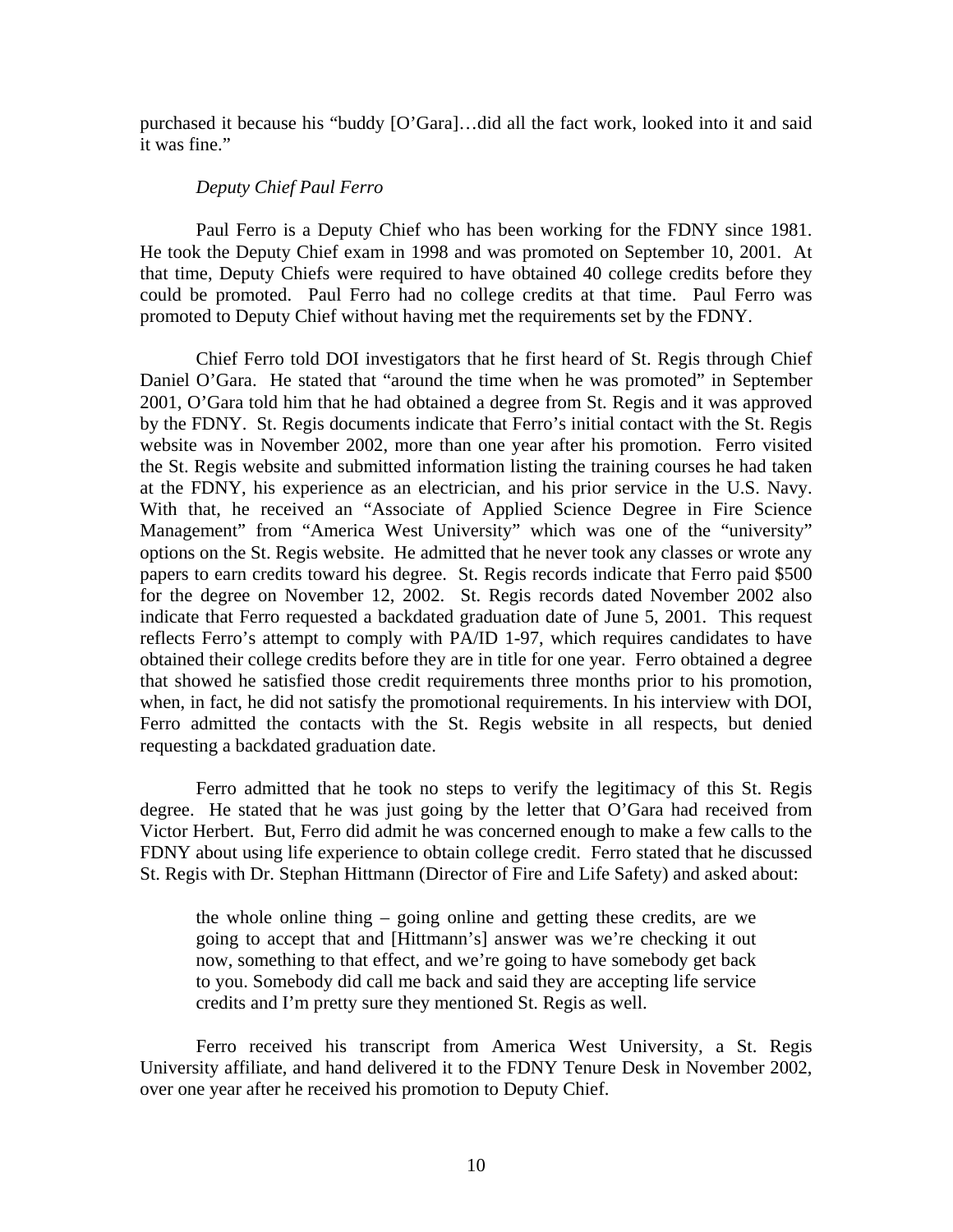#### 2. Officers promoted without any proof of college credits

#### *Captain Edward O'Donnell*

 Edward O'Donnell is a Captain who has been with the FDNY since 1987. He took the Captain's exam in June 2002, and was promoted to Captain in November 2004 without possessing the required college credits. At the time of his promotion, Captains were required to have obtained 60 college credits before they could be promoted. O'Donnell had 16 legitimate college credits from Nassau Community College and 17 PONSI credits that could have been converted into legitimate college credits. He needed at least 27 more college credits to be promoted to Captain.

 Captain O'Donnell first heard of St. Regis "sometime between the Captain's exam and his promotion" through word of mouth in the firehouse kitchen. St. Regis documents indicate that O'Donnell first corresponded with them in December 2002. He stated that he went to the website and "typed up a transcript" of his life experience. He further stated that he included his prior work experience as a coach, a printer and a recovery worker at the World Trade Center as well as 16 valid college credits that he had previously earned from Nassau Community College. He stated that he was told by St. Regis that their degrees would be accepted by the FDNY. He then paid approximately \$600 to receive a "Bachelor of Business Administration in Business Management" from Hartland University. He admitted that he enrolled in no coursework to obtain his degree. O'Donnell had his Hartland transcript sent to the FDNY Tenure Desk. On his Hartland University transcript, O'Donnell received a grade of A- for a course in Business Law worth 4 credits. O'Donnell stated he had no life experience in the legal field, but offered that his neighbor is a lawyer and that they speak frequently.

 In 2003, O'Donnell received a letter from Gloria Aiken at the FDNY Tenure Desk stating that the FDNY was not accepting his degree. He stated that did not make him especially curious about the legitimacy of the degree he had purchased, but rather O'Donnell stated that he "tried to find out what they do accept." O'Donnell stated that he was angry that he had paid \$600 for a degree that was not accepted by the FDNY so he called St. Regis to ask for a refund. According to O'Donnell, in two days he received a full refund.

# **B. Officers promoted based on legitimate academic credentials, but who submitted a bogus college degree to the FDNY.**

## *Captain Donald Brown*

 Donald Brown is a Captain who has been with the FDNY since 1985. He was a New York City Police Officer prior to joining the FDNY. He took the Captain's exam in 1997 and was promoted to Captain in September 2000. At that time, Captains were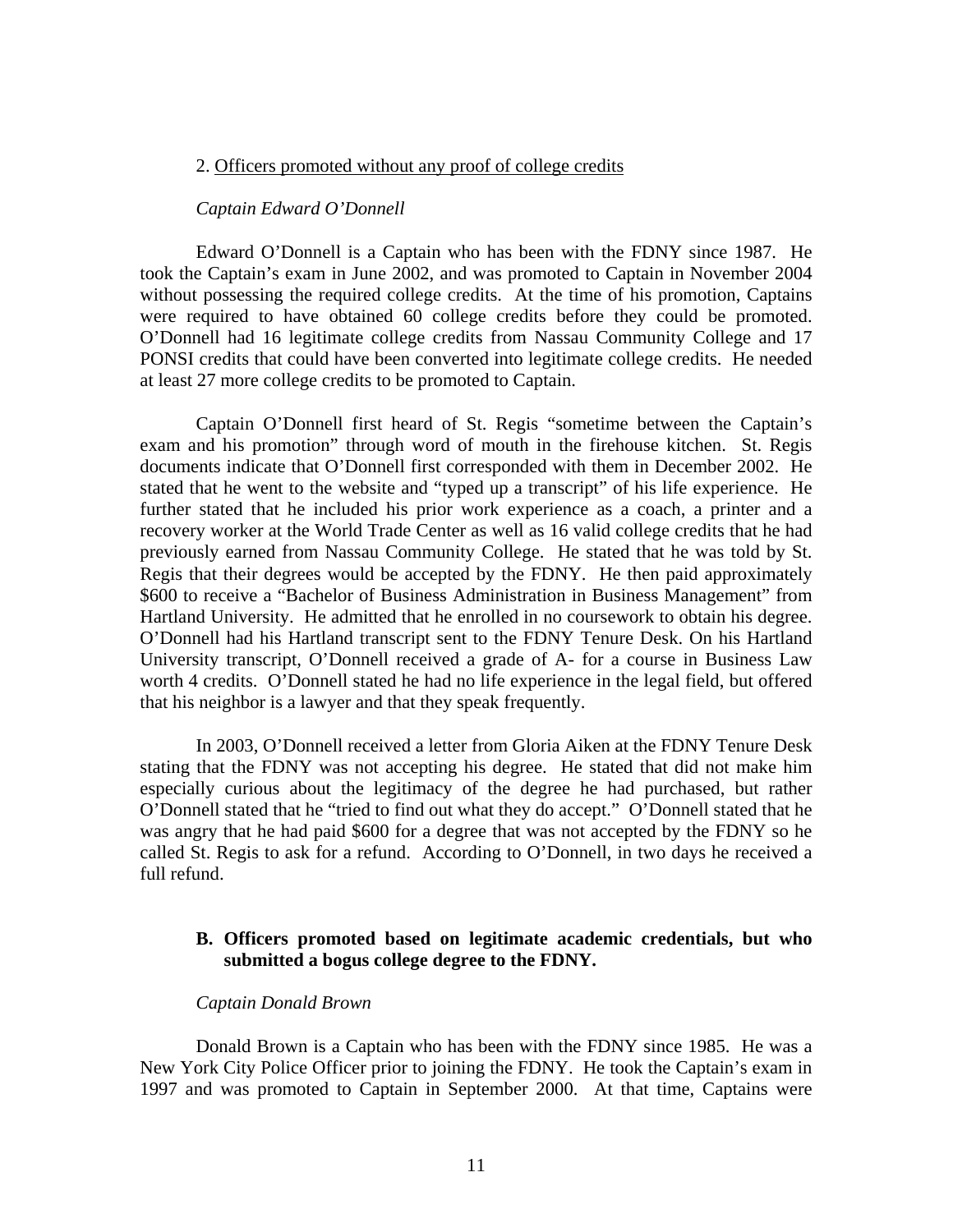required to have obtained 24 college credits before they could be promoted. Captain Brown had 24 valid college credits from Empire State College and PONSI.

 Captain Brown first heard of St. Regis University in early 2001, after he had been promoted to Captain, from Battalion Chief Richard Howe. Brown stated that he was told by Howe that he could obtain a degree over the internet based on "life experience." Howe also advised him that Dr. Stephen Hittmann had stated that St. Regis degrees were being accepted. Based on this information, Brown then went online in October 2002, almost two years after he was promoted to Captain, to the St. Regis website and applied by writing an essay on his "life story." In response, St. Regis informed him by e-mail that he would be granted a "Bachelor of Science Degree in Fire Science." He received a transcript containing a list of courses that Brown said he believed were based on his life experience essay. Captain Brown admitted that he never took any courses for these credits. Furthermore, he admitted that he had submitted no statements regarding any relevant life experience for subjects which appeared on the transcript such as "Natural Science," "Calculus," "Freshman Composition" and "U.S. History."

 Captain Brown admitted that he obtained the degree from St. Regis for "future promotional exams" for Battalion Chief and Deputy Chief. According to St. Regis documents, Brown requested that his transcript be sent to the FDNY in October of 2002. Although he was never notified that this transcript had been received by FDNY, he was eventually told by the Tenure Desk that his degree from St. Regis would not be accepted. Upon learning this, Captain Brown told Captain John Dunne, the UFOA Captain Representative, that his degree had been rejected by FDNY. Brown also wrote a letter stating that he felt that it was unfair that the FDNY had "changed the rules" with regard to obtaining credits from foreign universities. According to Brown, the PA/ID in 1997 did not mention anything about foreign universities, which is what he assumed this degree to be. Brown stated that Dunne spoke to Chief Edward Moriarty on his behalf but that FDNY continued to take the position that the degree was "no good."

#### *Captain Martin Cass*

Captain Martin Cass has been with the FDNY since 1984. He was a New York City Police Officer prior to joining the FDNY. He took the FDNY Captain's exam in June 2002, and was promoted to Captain in October 2003. At that time, Captains were required to have obtained 60 college credits before they could be promoted. Captain Cass had been granted a total of 74 PONSI credits from a combination of his police and fire academy work and various training that he obtained from the Federal Emergency Management Agency ("FEMA"). These credits were converted into legitimate college credits through Excelsior and Frederick Community Colleges in February 2003, after Cass took the Captain's exam.

 Captain Cass told investigators that he first heard of St. Regis through Captain Donald Brown. He stated that Captain Brown had explored St. Regis' online program and that Cass believed that the FDNY was accepting St. Regis degrees to meet the promotion requirements as set forth in PA/ID 1-97 (2001). Captain Cass stated he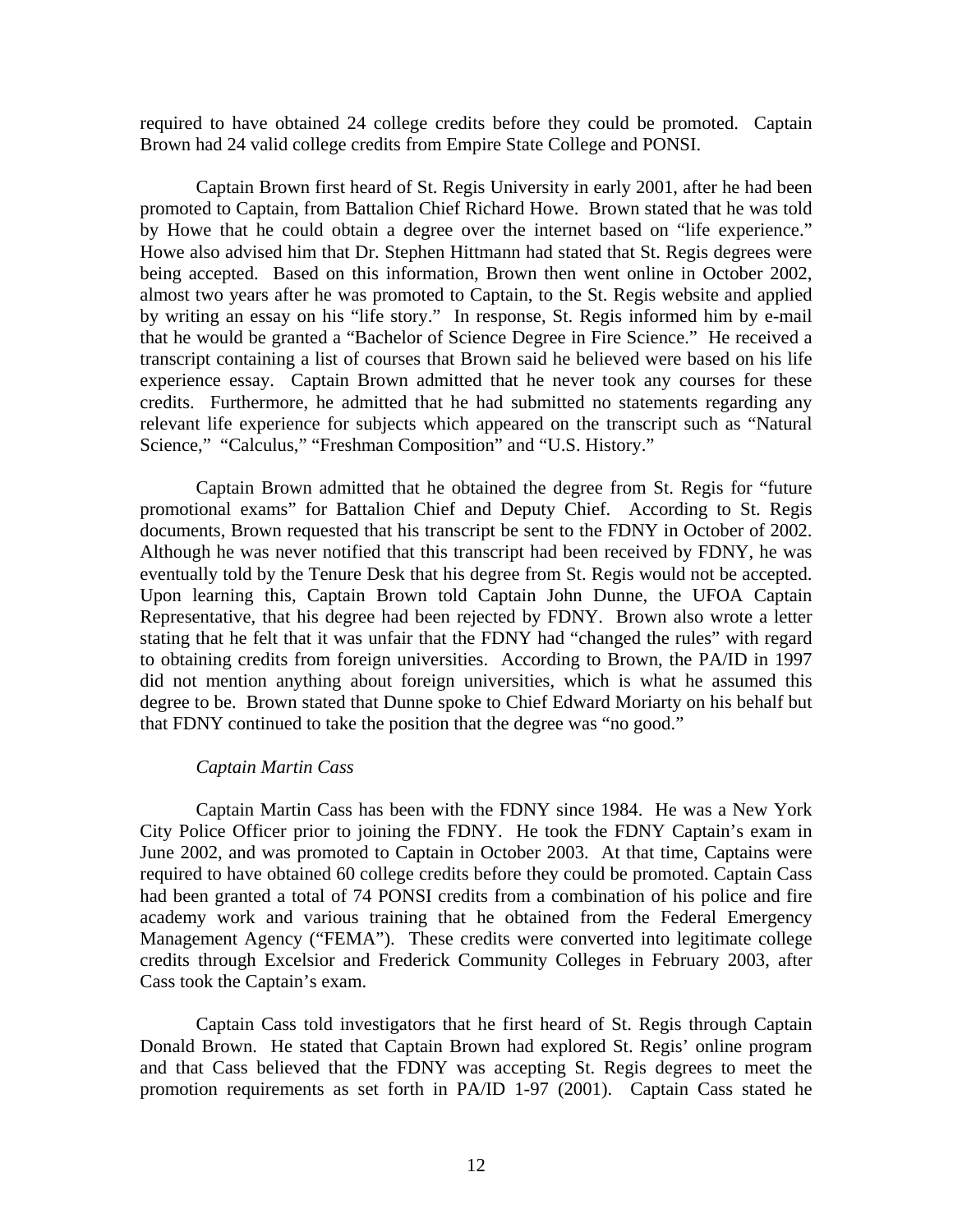thought St. Regis to be an "online university" where one would be awarded college credit based on life experiences. He first contacted St. Regis by visiting their website in November 2002, after taking the Captain's exam. On that website, he filled out an application form and wrote his "life story." St. Regis replied that based on his submission, he would qualify for a "Bachelor of Science Degree in Fire Science."

 According to documents that DOI obtained from St. Regis, Cass paid \$695 for his "Bachelor's Degree in Fire Science." He admitted to investigators that although his St. Regis transcript indicated that he had received a grade of "A" in calculus for 5 credits, he had done no work in calculus nor had he described any experience in calculus in his life story. Similarly, his St. Regis transcript indicated that he received a grade of "B" in "World Literature II" for 4 credits, yet he admitted that he submitted nothing in his life experience essay relevant to World Literature.

 Captain Cass stated that he requested that St. Regis send an "official" copy of his transcript to the FDNY Tenure Desk. Shortly after the FDNY received this transcript, Cass was informed by the Tenure Desk that it was not accepted, according to Cass, because FDNY "changed the requirements for accreditation." When Cass was informed that his St. Regis degree was not accepted by the Fire Department, he stated that he "pursued other avenues" such as having his PONSI credits transferred by Excelsior and/or Frederick Community College. His Excelsior and Frederick College transcripts indicate that his PONSI credits were converted into college credits in February 2003, after Cass attempted to use his St. Regis degree to fulfill the FDNY's college credit requirement.

## *Captain Mark Barra*

Captain Mark Barra has been with the FDNY since 1987. He was a New York City Police Officer prior to joining the FDNY. He took the Captain's exam in June 2002, and was promoted to Captain in July 2005. At that time, Captains were required to have obtained 60 college credits before they could be promoted. Before he was promoted, Captain Barra had been granted a total of 65 PONSI credits from a combination of his Police and Fire Academy work and various training that he had received from the Federal Emergency Management Agency ("FEMA"). These credits were converted into college credits through Excelsior and Frederick Community Colleges, both of which are accredited colleges.

 Captain Barra first learned of St. Regis University from Battalion Chief Daniel O'Gara. Barra stated that he was told by O'Gara that he had received a degree from St. Regis for "life experience credits." Barra asked O'Gara if St. Regis was an accredited school because he was concerned whether the FDNY would accept credits from a foreign institution. O'Gara responded that he "had a letter from the job stating that it was [accredited]."

 In December, 2002, Captain Barra went to the St. Regis website and began the application process for the degree. He stated that he wrote about "his life history from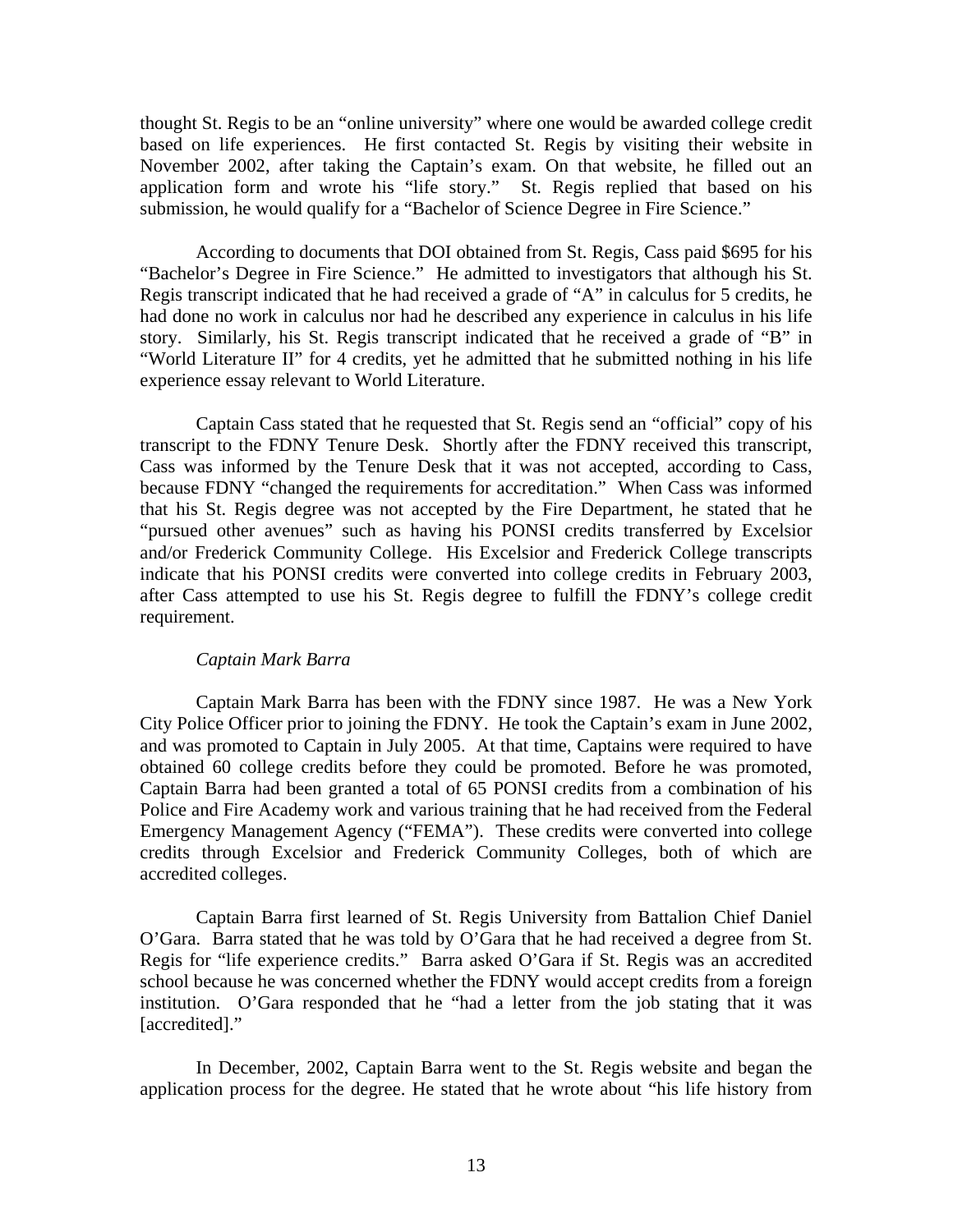high school" as well as his prior work experience as a welder and pipe fitter. He also recalled entering information about his FDNY PONSI and NYPD credits. Based on the information that Barra provided online, he was informed by St. Regis that he was qualified to receive a "Bachelor of Science Degree in Fire Science Management." He stated that he paid between \$500 and \$700 by credit card for this degree and within weeks received a transcript and diploma from St. Regis.

 Captain Barra also admitted to investigators that he did not take any courses for his St. Regis degree. He admitted to investigators that although his St. Regis transcript indicated that he had received a grade of "A" in Calculus for 5 credits, he had done no coursework in Calculus. He claimed, however, that he obtained relevant life experience by attending trade schools when he was younger, which he said "had a lot to do with math." Similarly, even though his St. Regis transcript indicated that he had received college credit and grades for classes such as Freshman Composition, U.S. History, Natural Science, and Social and Behavioral Science, he admitted that he had never done any work to earn those credits. Barra never informed anyone at the FDNY that he had not done any coursework to obtain his St. Regis degree.

 Once Barra paid for this degree, he requested St. Regis forward his transcript to the FDNY Tenure Desk. When the FDNY received his transcript from St. Regis in December 2002, Barra was advised that since St. Regis was a foreign institution, he would have to have the credits evaluated by either Globe Language Services<sup>[13](#page-15-0)</sup> or World Educational Service. Although he did not remember which one, Captain Barra stated that he paid between \$100 and \$200 to have one of these services evaluate his credits. He was told that his credits could not be verified, prompting him to realize that "he had been ripped off." He had his PONSI credits converted into college credits by Excelsior College.

<span id="page-15-0"></span> $\overline{a}$ <sup>13</sup> Globe Language Service ("Globe") is located in Lower Manhattan. It is a company that one can utilize to perform a variety of services such as translation of documents and evaluation of foreign degrees for a fee. Vino Bangaru, the Executive Director of Evaluation Services from Globe Language Service, was interviewed by DOI on January 17, 2006. She stated that she had contact with approximately six FDNY employees during 2001-2003 in regard to St. Regis degrees, and stated this was the first and only time she had seen St. Regis degrees. She stated that all of the employees told her that they were seeking to be promoted with their FDNY degrees. Ms. Banguru stated that after looking at the physical degrees and transcripts that were brought to Globe by the FDNY officers for evaluation, she was able to immediately determine that they were bogus. She was immediately suspicious because the FDNY members who requested evaluations of the St. Regis documents were "atypical" Globe clients in that they were Americans who possessed degrees allegedly granted in Liberia. Ms. Bangaru went to the St. Regis website and saw that it was *recognized* but not accredited with the "Government of Liberia," whereas the usual accrediting body for a foreign institution is that country's Ministry of Education. She also checked the International Universities Handbook, which lists foreign accredited educational institutions, and found no listing for St. Regis. She also said the transcripts and diplomas, which had blurry ink, coupled with the "beautiful leather binders" appeared odd in an obvious way. Ms. Bangaru stated that the FDNY employees were all told that Globe would not evaluate their "degrees" because St. Regis was not an accredited institution.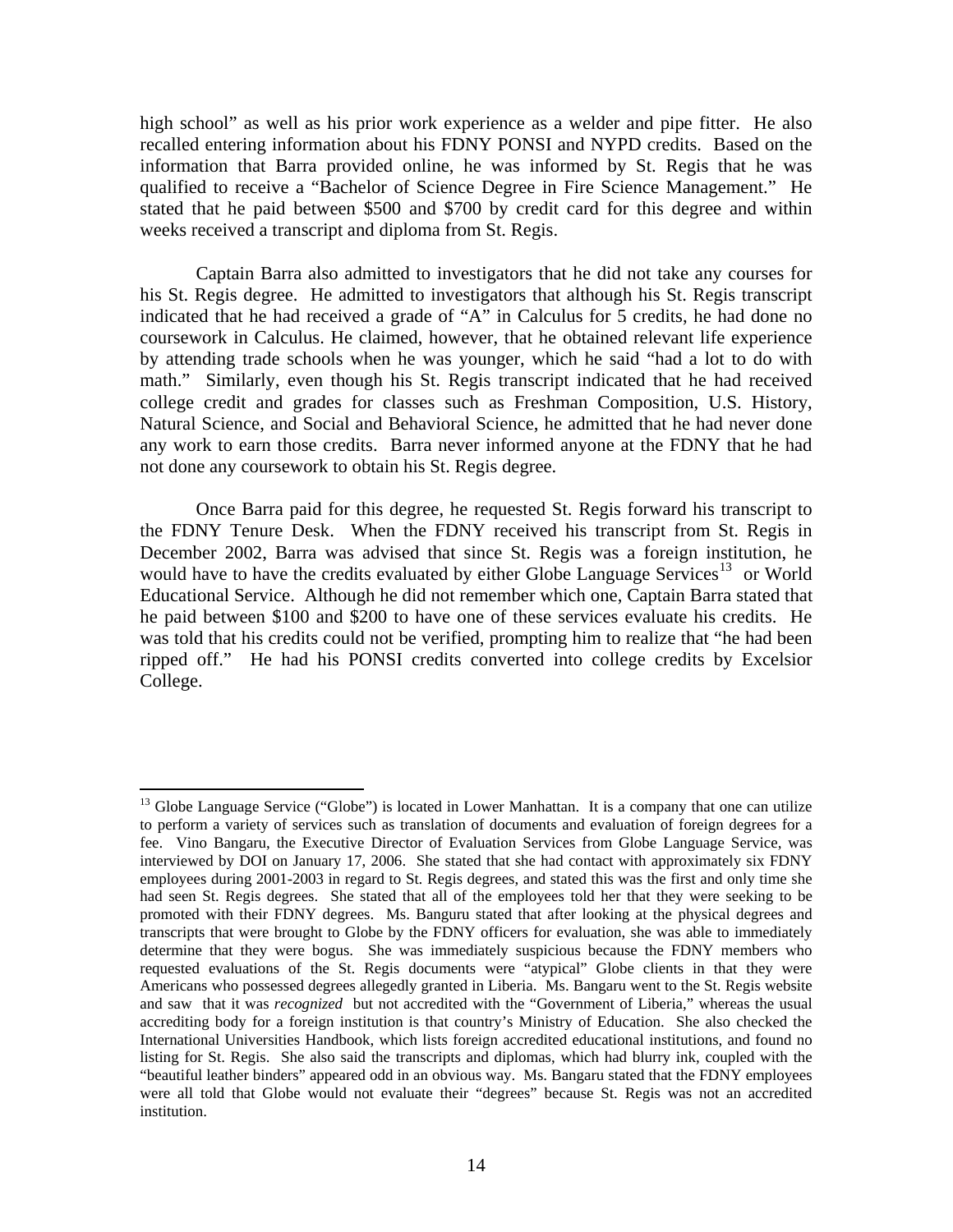## *Lieutenant Matthew Zitz*

Lieutenant Matthew Zitz has been with the FDNY since 1992. He was a New York City Transit Police Officer prior to joining the FDNY. He took the Lieutenant's exam in 2002 and was promoted to Lieutenant in February 2003. At that time, Lieutenants were required to have obtained 40 college credits before they could be promoted. Matthew Zitz has 40 college credits from Excelsior College dated February 2003, which he received by transferring his FDNY training courses.

 Zitz first heard of St. Regis "through the grapevine" although he claimed that he does not know anyone else who had actually received a degree from St. Regis. St. Regis documents indicate that Zitz first corresponded with them in January 2003. He stated that he contacted St. Regis by phone and described his life experience. Based on this conversation, Zitz was told by St. Regis that he was qualified to receive a "Master's Degree in Fire Science Management." Zitz has no Bachelor's Degree, nor has he ever attended college. He paid approximately \$821 to receive his Master's Degree.

 Zitz received a copy of the transcript from St. Regis and was told that he would be able to "make corrections" to it as needed. He did not do so. He requested that an official copy of his transcript be sent to the FDNY. When the FDNY received that transcript, Zitz was advised that the degree would not be accepted. Zitz stated that he had previously spoken to Dean Tow, FDNY Director of Candidate Investigation, who allegedly stated "whatever you get is good with me. Just get accredited and I'll accept it." Zitz assumed that "accredited" meant that he should get the credits evaluated so that the FDNY would accept them. He stated that he looked in the phone book and decided to take his transcript to "SDR Educational Consultants" in Lower Manhattan. Zitz felt a sense of urgency because he needed his credits accepted by the FDNY by February 2003 in order to be promoted. Zitz provided a document to DOI dated January 27, 2003, from SDR stating that his credentials from St. Regis had been "evaluated" and that he had completed the requisite studies for a "Master of Science Management" which would be "similar to a program of traditional study and research leading to the Master of Fire Science degree in the U.S." SDR charged Zitz a fee of \$300 for this service. As part of this investigation, DOI attempted to contact SDR, but they were no longer in business.

 Zitz presented the SDR document to the FDNY, but he was again told that the Master's Degree would not be accepted. Zitz stated that he and Chief Edward Moriarty, who was the Chief in Charge of Personnel, met with Dean Tow. At that meeting, according to Zitz, Tow denied ever having spoken to Zitz previously. Moriarty then told Zitz that there was nothing further that he could do and advised Zitz to have his 40 PONSI credits transferred by Excelsior by the time he was promoted.

## *Captain Thomas Fitzgerald*

Captain Thomas Fitzgerald has been with the FDNY since 1987. He took the Captain's exam in 2002 and was promoted in May 2003. At that time, Captains were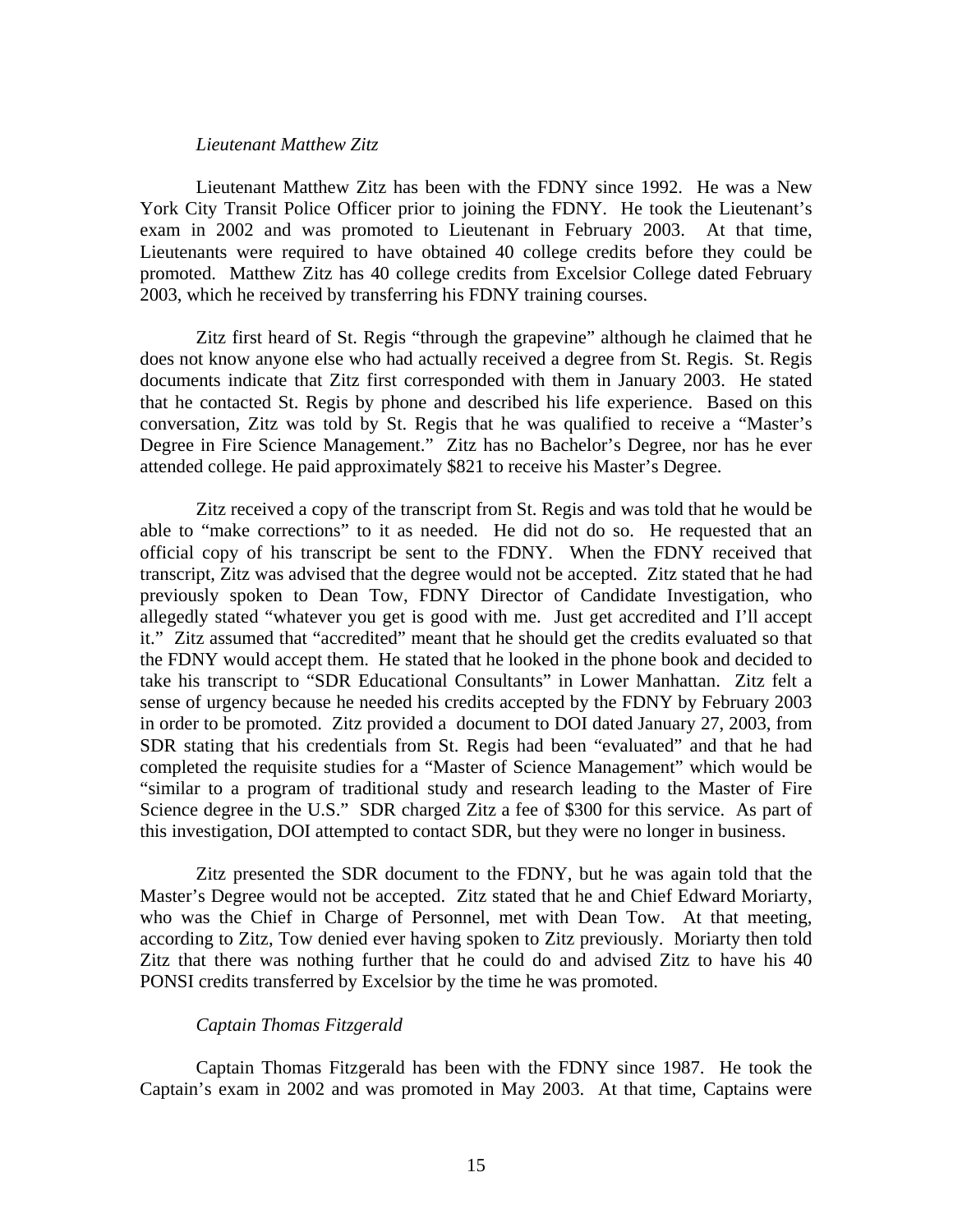required to have obtained 60 college credits before they could be promoted. As of February 2003, Thomas Fitzgerald had 39 valid college credits from Excelsior College; 37 credits from Frederick Community College for his FEMA training; and 4 credits from Empire State College. Fitzgerald was properly promoted with 80 total credits.

 Captain Fitzgerald stated that he first heard of St. Regis from Lieutenants Martin Cass and Donald Brown. St. Regis documents indicate that Fitzgerald's first communication with them was in November 2002, before his promotion to Captain. Fitzgerald stated that he went to the website and "wrote something about his life experience" with both the FDNY and previous jobs, including his work for a tile and marble company. He stated that he paid approximately \$500 for a "Bachelor of Science in Fire Science Management." Also, in this e-mail, Fitzgerald requested that a transcript be sent to the FDNY Tenure Desk and that all correspondence to him be sent in care of Martin Cass at Cass's home address. Fitzgerald claimed he did so because, "someone would always be home at Cass's residence to receive mail."

 By his own admission, Fitzgerald was skeptical about St. Regis simply because he had to pay money for the degree, but he nevertheless went through the process of purchasing a degree. In January 2003, Fitzgerald was informed by the FDNY Tenure Desk that his St. Regis degree would not be accepted and he would not be promoted the following month. But he also said that the Tenure Desk told him that he could "get the degree accredited by another agency," which he recollected to be Globe Language Services. Fitzgerald contacted Globe, but could not recall much of his interaction with the service except that "at the end they told me they can't help." When Fitzgerald reached this "dead end" with Globe, that is when he had his FEMA and PONSI credits transferred so that he could be promoted to Captain. In order to advance in the future to the rank of Deputy Chief, Fitzgerald acknowledged that he would need to have a Bachelors degree.

## *Captain Lawrence Sloan*

. Lawrence Sloan is a Captain who has been with the FDNY since 1990. He was a New York City Police Officer prior to joining the FDNY. He took the FDNY Captain's exam in 2002 and was promoted to Captain in January 2004. At that time, Captains were required to have obtained 60 college credits prior to promotion.

 Captain Sloan stated he first became aware of "St. Regis University" from a flyer that was posted on the bulletin board at Engine Company 204 in Brooklyn. He recalled that flyer advertising an online degree program. He was also told about St. Regis by Battalion Chief Daniel O'Gara. According to Sloan, O'Gara told him that his "degree" was from St. Regis and that he had a letter from FDNY stating that the degree was being accepted. After the discussion with O'Gara, Sloan went online and looked into St. Regis. St. Regis documents indicate Sloan's initial contact on the website was in July 2002. He stated that he needed this degree to "get enough credits to go on in his career." Sloan stated that he "is not a computer literate person, but it [St. Regis's website] was that simple." He indicated that there were a number of "colleges" advertised on the website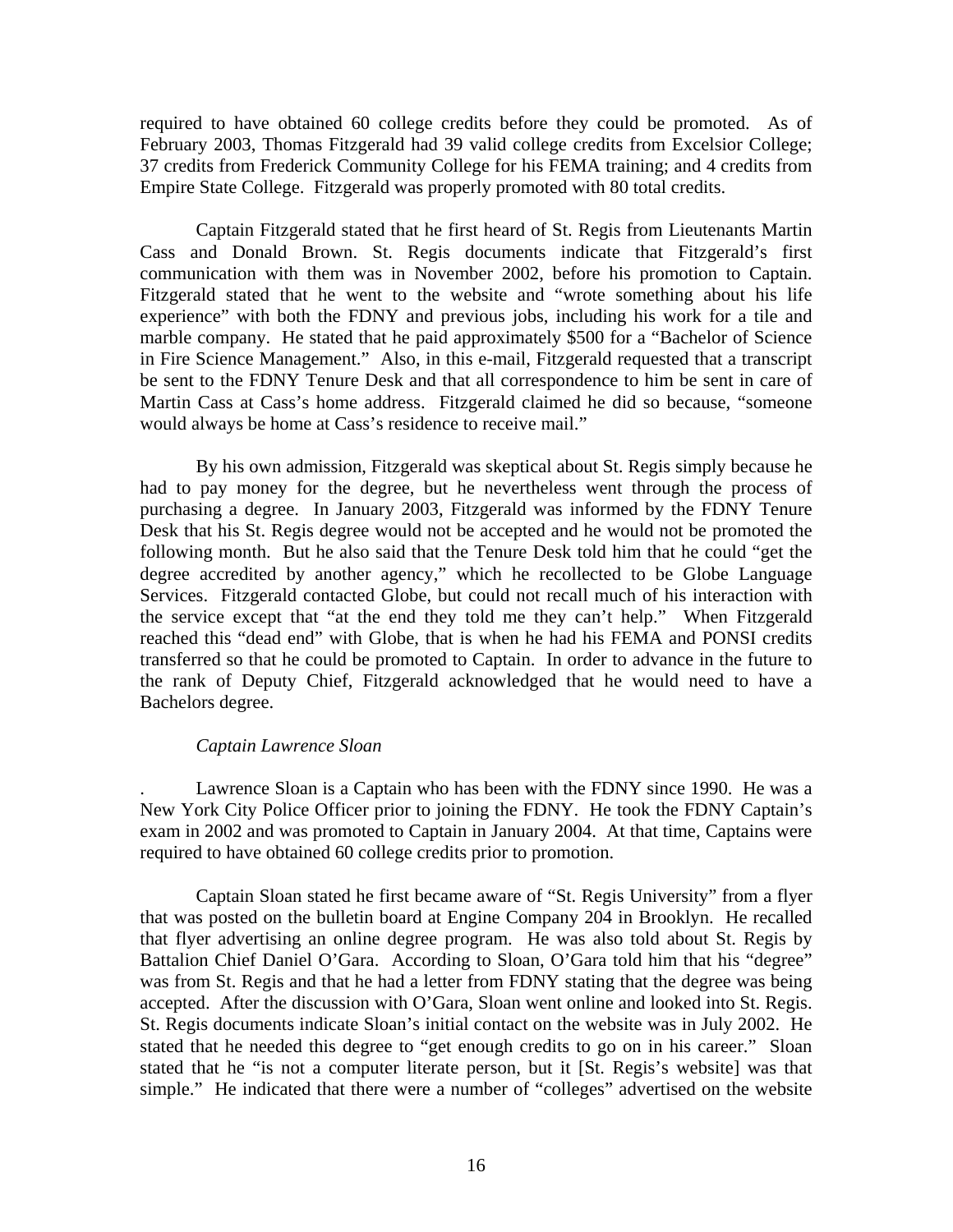from which he could choose to purchase a degree. He also indicated that the St. Regis website contained testimonials from others who used the service and represented that St. Regis was "accredited" and "guaranteed." Sloan stated that he wrote and submitted a two-page essay on the website describing his "life experience," and paid \$562 by credit card to purchase a degree from "New Manhattan University." Sloan stated that he chose New Manhattan University because "as a firefighter I spent most of my time in midtown Manhattan."

 After purchasing his degree, Captain Sloan then received a transcript from "New Manhattan University" that reflected grades and courses, and that awarded him a "Bachelor of Business Administration in Fire Science." He admitted he took no courses or tests. Sloan received grades of A and B+ on the transcript, which Captain Sloan thought were a very accurate reflection of his life experience. For example, "New Manhattan University" awarded him a grade of B+ for a course called "Wildland Fire Management." He told investigators that he did not have any experience in "Wildland Fire Management." However, he stated the credits were justified because he has "read books on the subject in the past." He also contended that a course in "Wellness for Life" dealt with wildfires.

 After he reviewed the transcript, he requested that St. Regis send his New Manhattan University official transcript to the FDNY. He stated that before he actually had the transcript sent to FDNY, he called the Fire and Life Safety Office and subsequently spoke to a "doctor" (whose name he could not recall) at Fort Totten. He told the "doctor" that he had been trying to call FDNY Headquarters to determine if this degree would be accepted but that no one had a "clue what was going on." Sloan stated that the "doctor" told him that they "were working on correcting which way we're going with St. Regis degrees."

 After his "official" transcript arrived at the Tenure Desk, Sloan received a letter from the FDNY stating that he had to bring his transcript to "another college to be accredited." At that point Sloan stated that he decided not to do that, and he "gave up on St. Regis and went with his other credits." Sloan has a total of 62 valid credits from Suffolk Community College, an accredited college, which include his FDNY and NYPD Academy credits. These credits were forwarded to the FDNY in January 2003. Sloan stated to investigators that, although he did not need the St. Regis credits for the promotion to Captain, he had sought the St. Regis degree in order "to get enough credits" to qualify for the next promotional level.

## *Battalion Chief John Polly*

 Battalion Chief John Polly has been with the FDNY since 1992. He took the Battalion Chief exam in 2004 and was promoted in November 2005. At that time, Battalion Chiefs were required to have obtained 80 college credits before they could be promoted. John Polly has 80 college credits on file with the FDNY.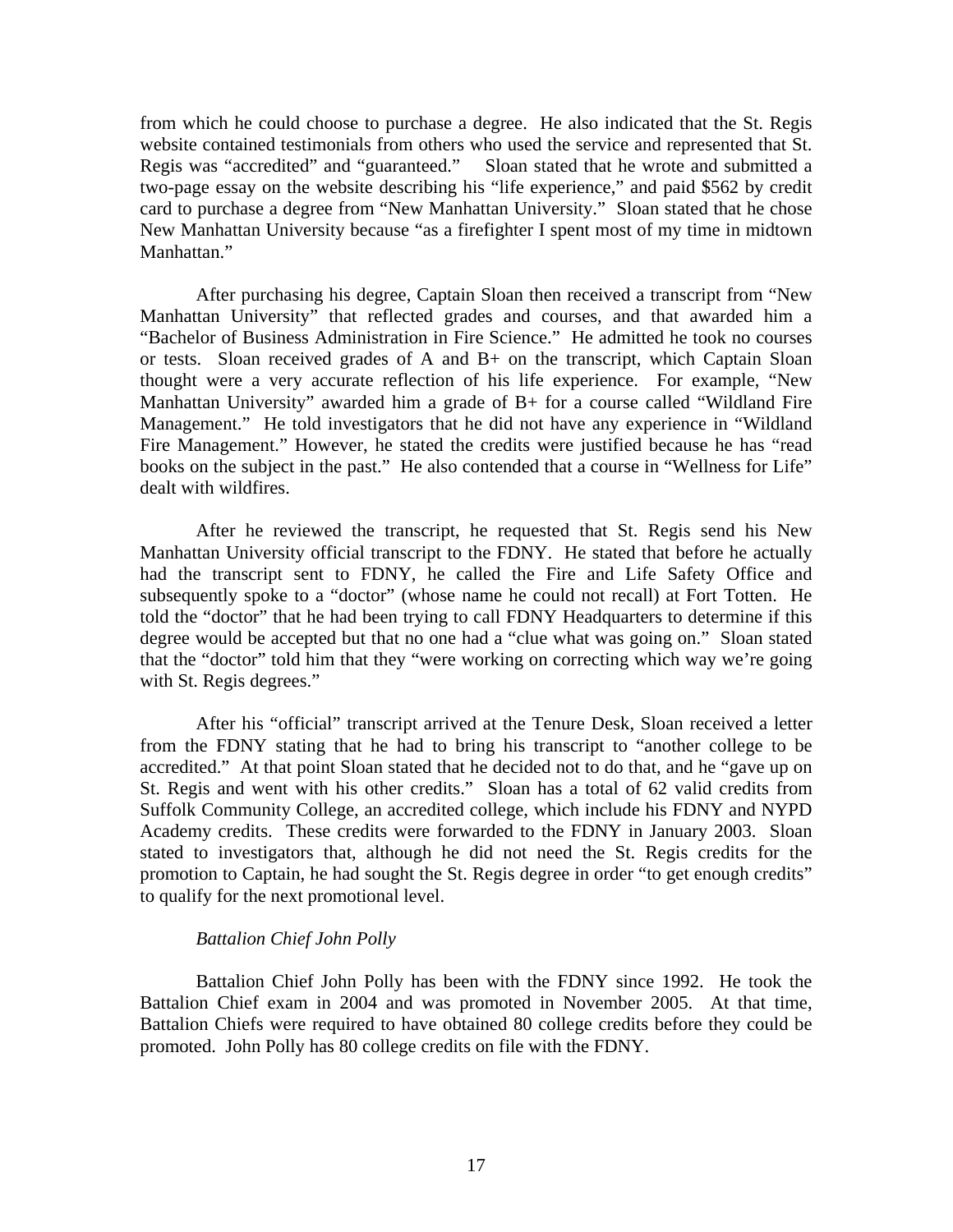Chief Polly told investigators that he first heard of St. Regis from a retired firefighter named Fred Cappetta. Polly stated that Cappetta was on light duty at FDNY headquarters, had gone to the Tenure Desk and had found out that the FDNY was accepting St. Regis degrees to meet promotional requirements. Cappetta told Polly that St. Regis was a website promoting online degrees "that the job was accepting." According to St. Regis documents, Chief Polly's first contact with the site was in December 2002, prior to taking the Battalion Chief exam. Polly stated that he went to the St. Regis University website and submitted a paper detailing his life experience. He also claimed that he submitted the credits that he had earned from St. John's to St. Regis.

When asked about the life experience paper that he had written, Polly thought he had "mentioned being a fireman." He also wrote about his experience as a union laborer and operating engineer because he thought, "that type of experience would be more valuable for a degree." After submitting his paper on his life experience through the website, Polly received a transcript by e-mail that he said he could proof-read and make changes if needed.

Polly admitted to investigators that he had no life experience relevant to the courses listed in the transcript and did not take any courses in subjects such as Esthetics of Sound and Broadcasting. Polly stated that he "felt no need to edit [the transcript] because it added up to the proper number of credits and a Bachelor's Degree." He then paid \$750.00 by credit card and two weeks later received a Bachelor of Science Degree in Communications from St. Lourdes University which was "awarded" on June 5, 2000. Polly denied asking St. Regis for that specific graduation date.

 When asked if he did anything at all to determine the legitimacy of the school, Polly stated the he thought "if the job accepted it, they were the ones who must have investigated it." He thought it was a legitimate university, even though he did not know physically where it was, because the home page contained "lawyer language." Polly stated that nothing about St. Regis struck him as odd, but rather was a "pretty easy way to get a degree."

 When he received his degree he noticed that it contained a raised seal from the Republic of Liberia. This discovery *did* strike Chief Polly as odd, yet he did nothing to stop it from being submitted to the FDNY. He had previously requested that St. Regis send an official transcript to the Tenure Desk. Polly claimed that he never called the FDNY and asked if his transcript had been received, but rather had Fred Cappetta go to the Tenure Desk for him. After he had gone to the Tenure Desk, Cappetta informed Polly that the FDNY was no longer accepting St. Regis degrees. Polly then went to "Plan B" which he described as having to "study for [promotional] exams and take FEMA classes online" for credits.

## *Battalion Chief Gary Esposito*

 Battalion Chief Gary Esposito has been with the FDNY since 1987. He took the Battalion Chief exam in January 2005 and was promoted in October 2005. At that time,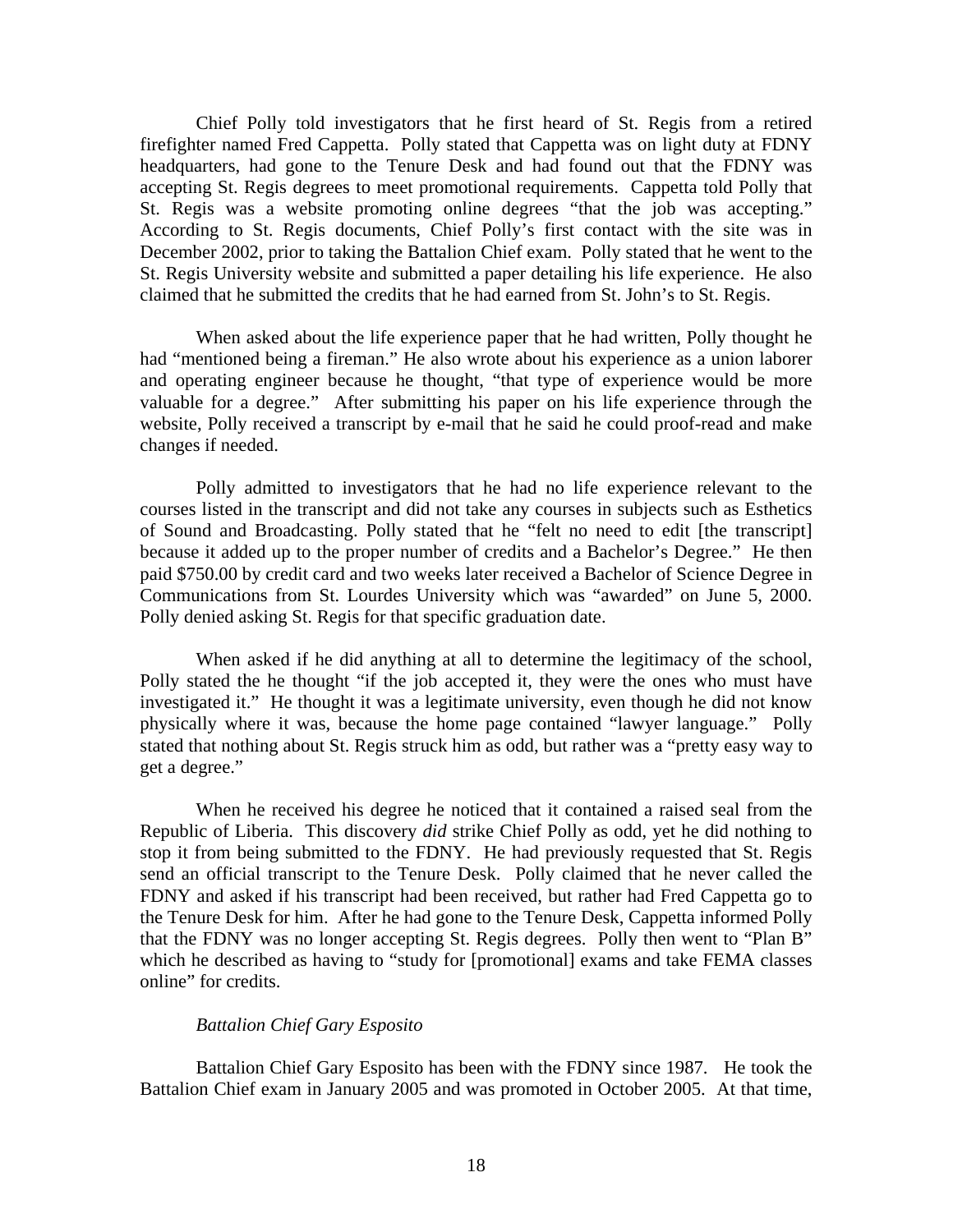Battalion Chiefs were required to have obtained 80 college credits before they could be promoted. Gary Esposito has a total of 81 documented college credits, including 24 credits from Iona College, 32 credits from Frederick Community College and 3 credits from St. John's University.

 Chief Esposito told investigators that he first heard of St. Regis through retired firefighter Fred Cappetta. When Esposito was a captain studying for the Battalion Chief exam, Cappetta told him about a website that was giving college credit for life experience that "was being accepted by the job." After this conversation, Esposito visited the St. Regis website, wrote and submitted an essay stating "why [he] deserved these life credits." It was his understanding that St. Regis would determine what degree he was entitled to based on the life experience he included in his essay. He requested a Business degree based on the courses that he had taken in college. Esposito stated that after he paid several hundred dollars by credit card he received a St. Regis Bachelor of Arts in Business Management degree. St. Regis records obtained by DOI indicate that Esposito paid \$661.50 for the degree on January 10, 2003. St. Regis records also indicate that Esposito received a graduation date of December 2002. Esposito admitted to investigators that he never took any coursework or tests to obtain his degree beyond writing an essay about his life experience.

 Upon receipt of his bachelor's degree from St. Regis in 2003, Esposito also requested that St. Regis forward his transcript to the FDNY Tenure Desk because "that was the point of this." According to Esposito, he never followed up with the Tenure Desk to affirm that his transcripts were received.

 About eight months later, prior to taking the exam for Battalion Chief in 2005, Esposito called Gloria Aiken at the FDNY Tenure Desk for a "status check" on his credits. Esposito claimed that Gloria Aiken told him that he had a total of 48 credits on file with the FDNY. Esposito claimed that he never asked Aiken about his St. Regis degree and, conversely, that she never told him that his St. Regis degree would not be accepted by the FDNY. He also stated that Aiken sent him an official list of his PONSI credits.

 At about the same time, Esposito stated that Fred Cappetta told Esposito that he was informed by Captain Edward O'Donnell that that "the job" was no longer accepting St. Regis degrees. Esposito spoke to O'Donnell and learned that he had received a refund for his St. Regis degree. Esposito decided to pursue a refund and within days received a money order for the full purchase price.

 When asked if he did anything to determine the legitimacy of St. Regis University, Esposito stated that he "was not going to ask where St. Regis was" yet he insisted that he found it "odd that Hittmann was accepting credits" from St. Regis because at the time even he "questioned why the job would be accepting life experience credits." Esposito never spoke directly to Hittmann, but "heard that the guy who runs training said these credits were good to go." When asked about his motivation for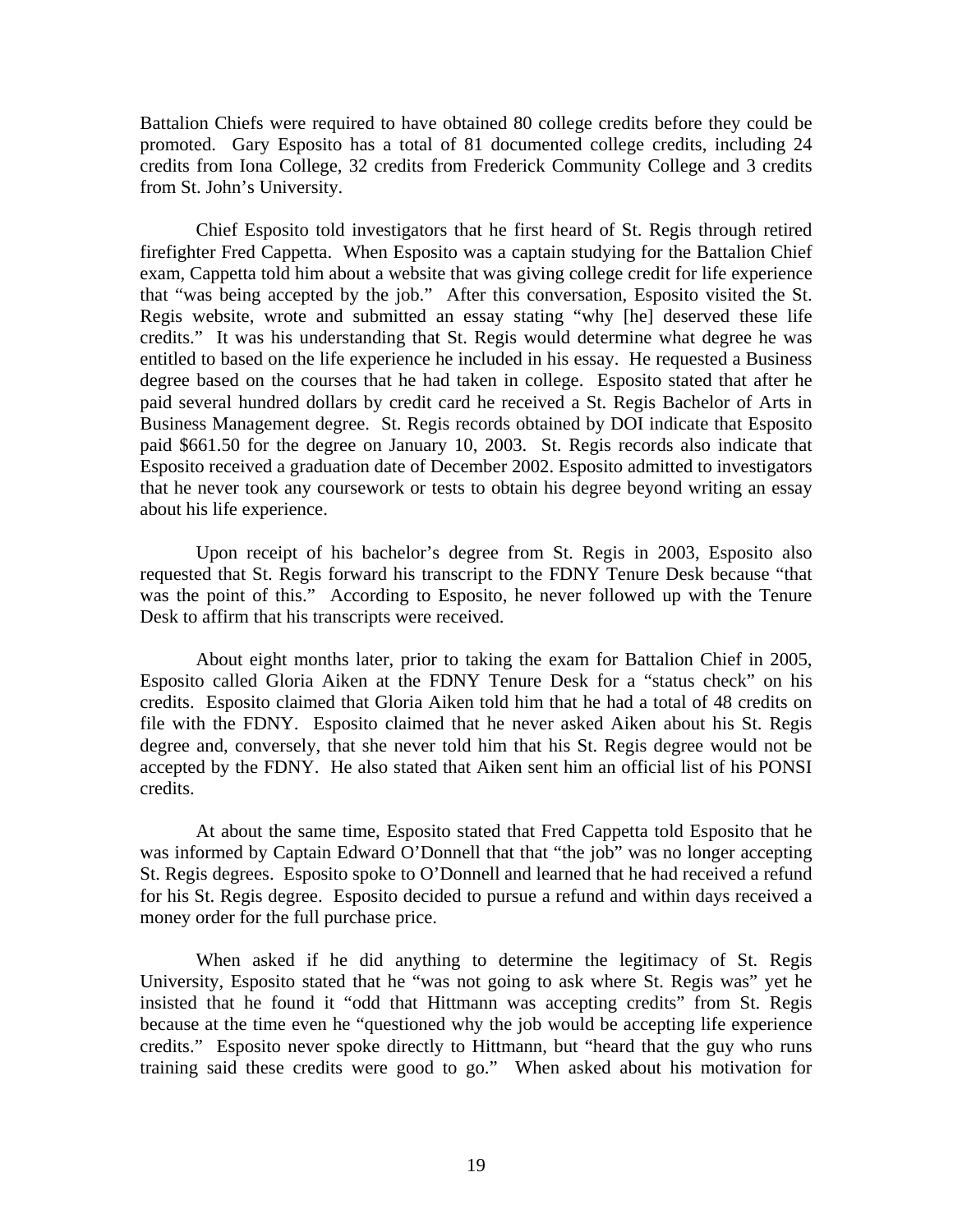purchasing a degree from St. Regis, Esposito stated that "[I] was able to do this and have the job leave me alone."

#### *Lt. Ralph Talarico*

 Ralph Talarico is a Lieutenant who has been with the FDNY since 1996. He took the Lieutenant exam in 2002 and was promoted in May 2003. At that time, Lieutenants were required to have obtained 40 college credits before they could be promoted. Ralph Talarico stated to investigators that he possesses a total of 40 college credits. In his promotion file, which was obtained from FDNY, there is documentation for 28 credits from Frederick Community College, 10 credits from Empire State College and 2 credits from the College of Staten Island.

 Talarico stated that he first heard of St. Regis in January 2003 "through the firehouse grapevine." He was in Ladder 161 in Staten Island at that time. Regarding St. Regis, other firefighters had told Talarico that "guys have been using this and it's been working." Talarico stated that he went online to the St. Regis website and filled out a "basic" application which took him about a half an hour. He remembers the website stating that St. Regis was an accredited foreign college. Talarico did not recall writing an essay on his life experience or even mentioning the fact that he was a firefighter with previous college credit. He merely chose the degree that he wanted, paid about \$800 and within two weeks received by mail a Bachelor of Arts degree in Communications.

 Talarico recalled hand delivering his St. Regis transcript to Debbie Crosky-Smith at the FDNY Tenure Desk in February 2003. According to Talarico, Smith took one look at the transcript and "said it was no good." She refused to accept the transcript from him and he walked away. Talarico never questioned why his degree wasn't being accepted and did not ask for a refund from St. Regis.

# **C. Member who obtained the St. Regis Degree prior to appointment to the FDNY**

#### *Firefighter Mark Thalheimer*

Mark Thalheimer is a Firefighter who was appointed to the FDNY in March 2004. He took the Firefighter exam in 1999. At that time, incoming Firefighters were required to have obtained 30 college credits before they could be hired by the FDNY. Mark Thalheimer stated to investigators that he possesses a total of 32 college credits from FEMA courses that he had taken online from Frederick Community College. In his personnel file, which was obtained from FDNY, there is an original course transcript from Hartland University, a St. Regis affiliate, indicating that Firefighter Thalhaimer had obtained a Bachelor of Science in Communications degree in June 2000.

 Firefighter Thalheimer told investigators that he first heard of St. Regis through retired Firefighter Fred Cappetta in 2003. Thalheimer had received a letter from the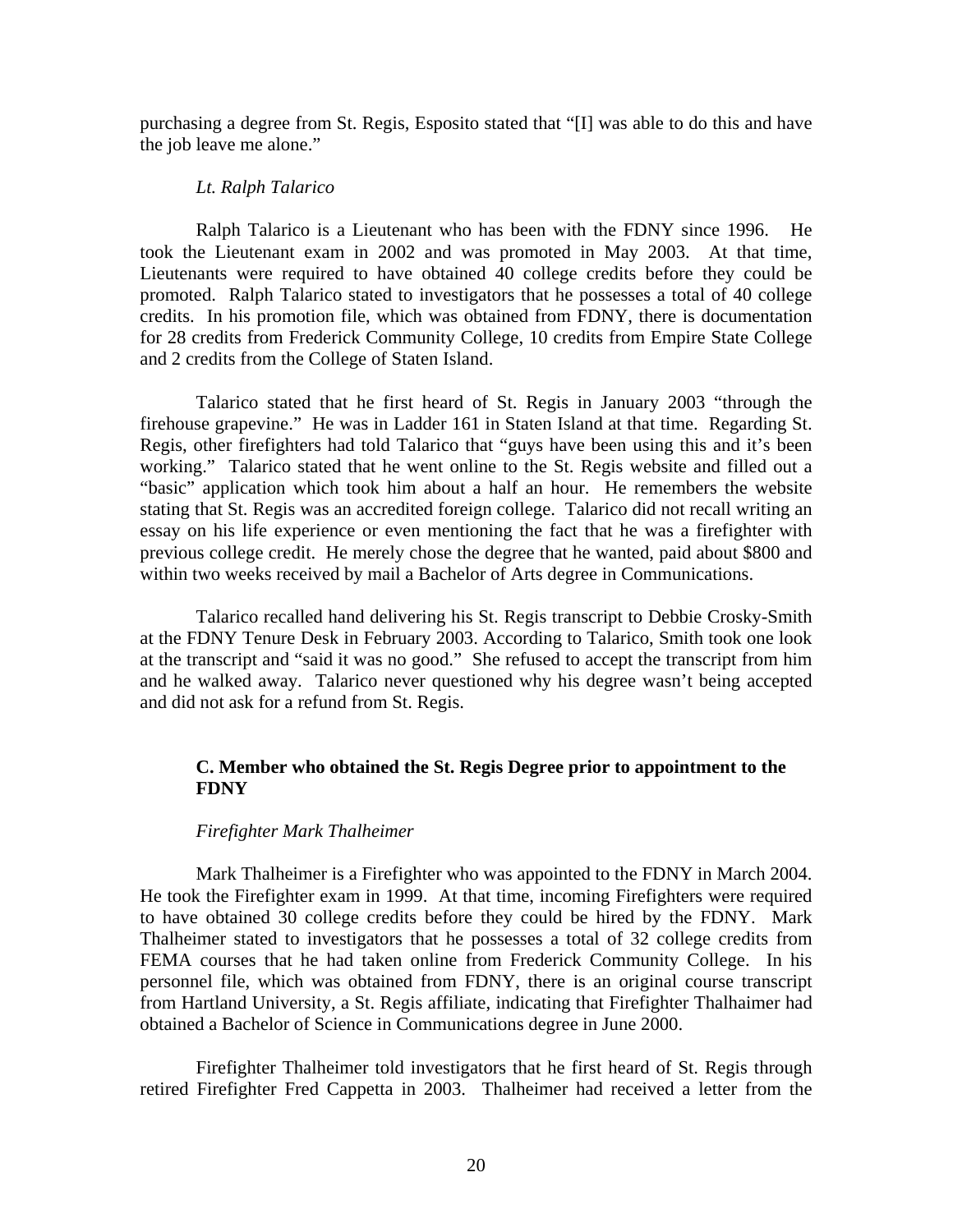FDNY Candidate Investigation Division informing him that he must have obtained 30 college credits, before his appointment. Thalheimer stated to investigators that he had tried to obtain college credits, but was having a difficult time because of his work schedule. His mother-in-law then contacted Fred Cappetta. Cappetta told Thalheimer that he could help him out but that "he couldn't guarantee that it would work." Cappetta did mention however that members "taking promotional tests were using [St. Regis] and getting away with it." Thalheimer stated that he believed what he was told by Cappetta, went onto the St. Regis website and "entered almost everything he did in [his] entire life." On that website, he was able to choose which college he wanted his "degree" to be granted from. He chose Hartland University. Based upon the life experience that he submitted, Hartland informed Thalheimer which credits and/or degree he was eligible to receive. He stated that he did not review or make changes to the transcript, simply that he didn't "go too deep, once I got this I was done with it. I had my college credits." St. Regis records indicate that Thalheimer paid \$731.00 for his degree in January 2003. Thalheimer stated that within a month after he paid he received an official transcript and a diploma in a leather binder by mail. Thalheimer admitted that he was able to choose a graduation date for his Hartland degree and he chose 2000. He admitted that he never wrote any papers or took any courses to obtain his degree.

 Firefighter Thalheimer brought his Hartland University transcript with him to a meeting with his candidate investigator at the FDNY. FDNY records indicate that Thalheimer's meeting with his candidate investigator was in May 2003. According to Thalheimer, about a month after this meeting, the investigator, Yvette Pabon, called Thalheimer and informed him that Hartland University was not a legitimate institution and the FDNY would not accept the degree. Pabon asked if Thalheimer knew that Hartland was in Africa. He told her he had "no clue." She then told him that he needed to get the required 30 credits before he was appointed.

 Admittedly anxious and fairly close to appointment with the FDNY, Thalheimer then began to search for methods of obtaining college credits – other than actually attending college courses. He told investigators that he "knew there was no way [I] was gonna go to college for thirty credits in that short of period of time, that's when I came across FEMA credits."

#### **D. The FDNY Tenure and Promotion Desks**

 As was noted above, the FDNY Tenure and Promotion Desks are staffed by the same uniformed FDNY personnel. They are responsible for assuring: (1) that those new FDNY members who received tenure on completion of their first year of service meet all FDNY requirements, and (2) those FDNY members who are seeking promotion have fulfilled all FDNY requirements, including educational requirements.

 In January 2003, Debbie Crosky Smith, a staff analyst at the Tenure Desk, began to raise questions about the legitimacy of St. Regis. By that time, the FDNY had already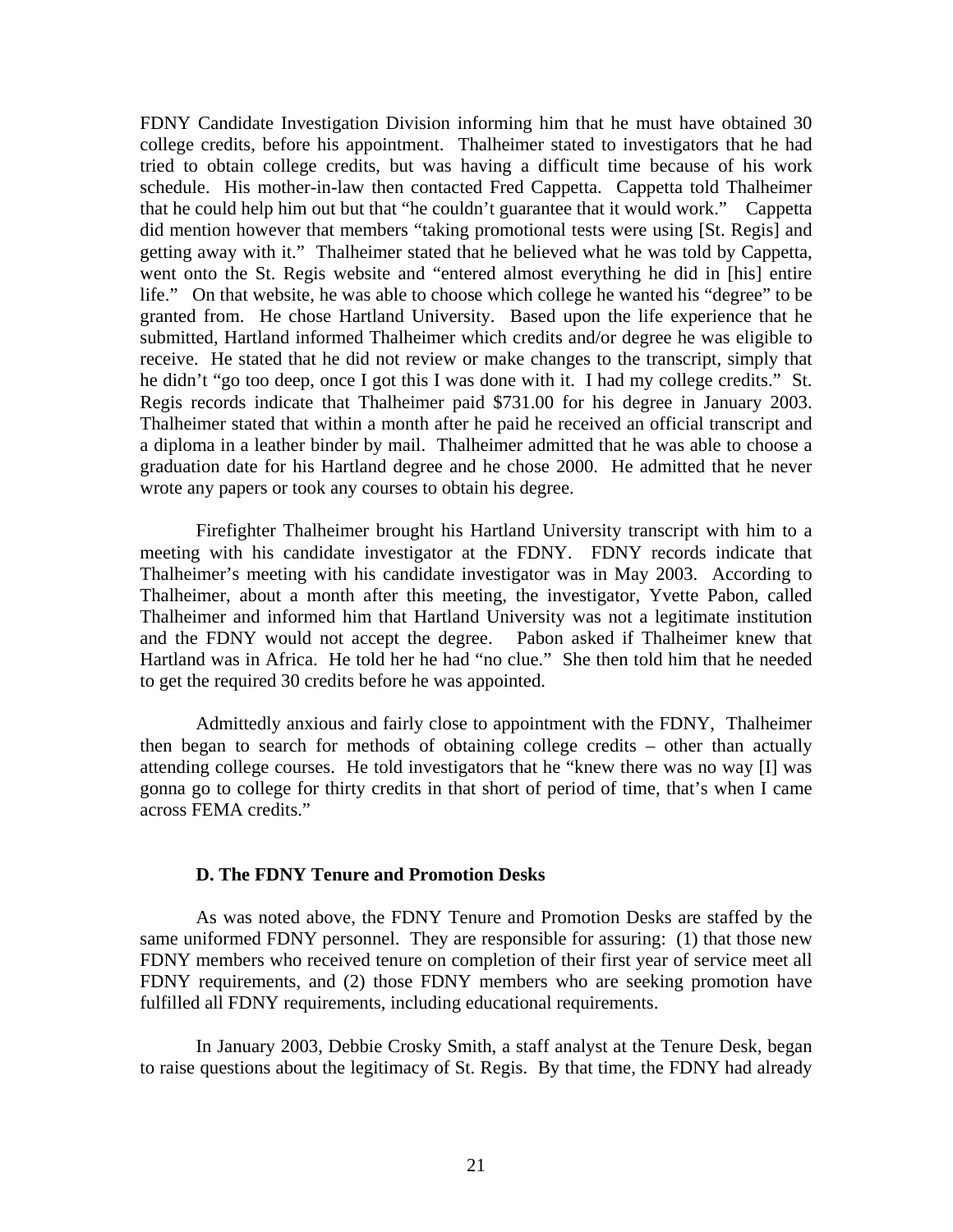accepted St. Regis degrees from O'Gara (May 2002), Howe (October 2002) and Ferro (November 2002).

 In her testimony before DOI, Smith recalled questioning both the St. Regis degrees of O'Gara and Howe that she received. Smith checked the Higher Education Directory and could not find St. Regis University listed as an accredited institution.<sup>14</sup> Smith stated that in the last few years, the FDNY has relied upon the Higher Education Directory alone to verify college degrees received from candidates. She then asked her former supervisor, Dean Tow, if he knew anything about St. Regis.<sup>[15](#page-23-1)</sup> DOI interviewed Dean Tow, the Director of Candidate Investigations, who stated that in response to Smith's question, he requested information from St. Regis about their "degree program" and received a response from them stating, in essence, that St. Regis was not a United States university, but could be evaluated by an "outside agency" to achieve equivalency to a degree granted from a U.S. institution.<sup>[16](#page-23-2)</sup> Tow then forwarded the St. Regis response to Smith and he did nothing further on the matter. In his DOI interview, Tow espoused no view, one way or the other, about the response from St. Regis.

 The FDNY began rejecting St. Regis degrees and rejected them from Brown, Cass, Barra, O'Donnell, Zitz, and Sloan. In July 2003, the FDNY Tenure Desk began questioning how to handle uniformed personnel who were already promoted based on their St. Regis degrees. Records obtained by DOI show that Personnel Chief Moriarty forwarded Staff Analyst Debbie Crosky Smith a handwritten note dated July 21, 2003, regarding O'Gara's promotion to Battalion Chief. This note stated that the FDNY would not revoke O'Gara's promotion. It referenced an FDNY Order that would make clear the procedures that FDNY would use in the future to evaluate St.Regis degrees.<sup>[17](#page-23-3)</sup> In response to this note, Smith e-mailed Moriarty questioning what would happen if other officers received promotions based on St. Regis degrees that the FDNY already accepted, but her question was never answered.

# **IV. OTHER CITY AGENCY REQUIREMENTS FOR COLLEGE CREDITS**

 As part of its investigation, DOI obtained and reviewed a list of all persons who bought degrees from St. Regis or one of its affiliates. DOI cross checked all of the names

1

<span id="page-23-0"></span> $14$  The Higher Education Directory lists all institutions of higher learning which are fully accredited by U.S. educational standards.

<span id="page-23-1"></span><sup>&</sup>lt;sup>15</sup> Smith began working at the FDNY Tenure Desk in August 2003, however she was not the clerk who accepted academic credentials that were submitted for promotion by officers.

<span id="page-23-2"></span><sup>16</sup> *See* St. Regis University Letter dated January 21, 2003, attached as Exhibit 9.

<span id="page-23-3"></span><sup>&</sup>lt;sup>17</sup> Moriarty was referring to Department Order No. 12 dated  $2/14/03$  which states "[all] candidates for promotion that are submitting college credits earned at a foreign college or university in order to meet the educational requirement for promotion need to have the credits evaluated. The promotion desk has a list of approved foreign education evaluation services that will evaluate the credits that have been obtained from a foreign college or university. This evaluation must be performed before the promotion desk can verify if the candidate has the necessary college credits needed for promotion.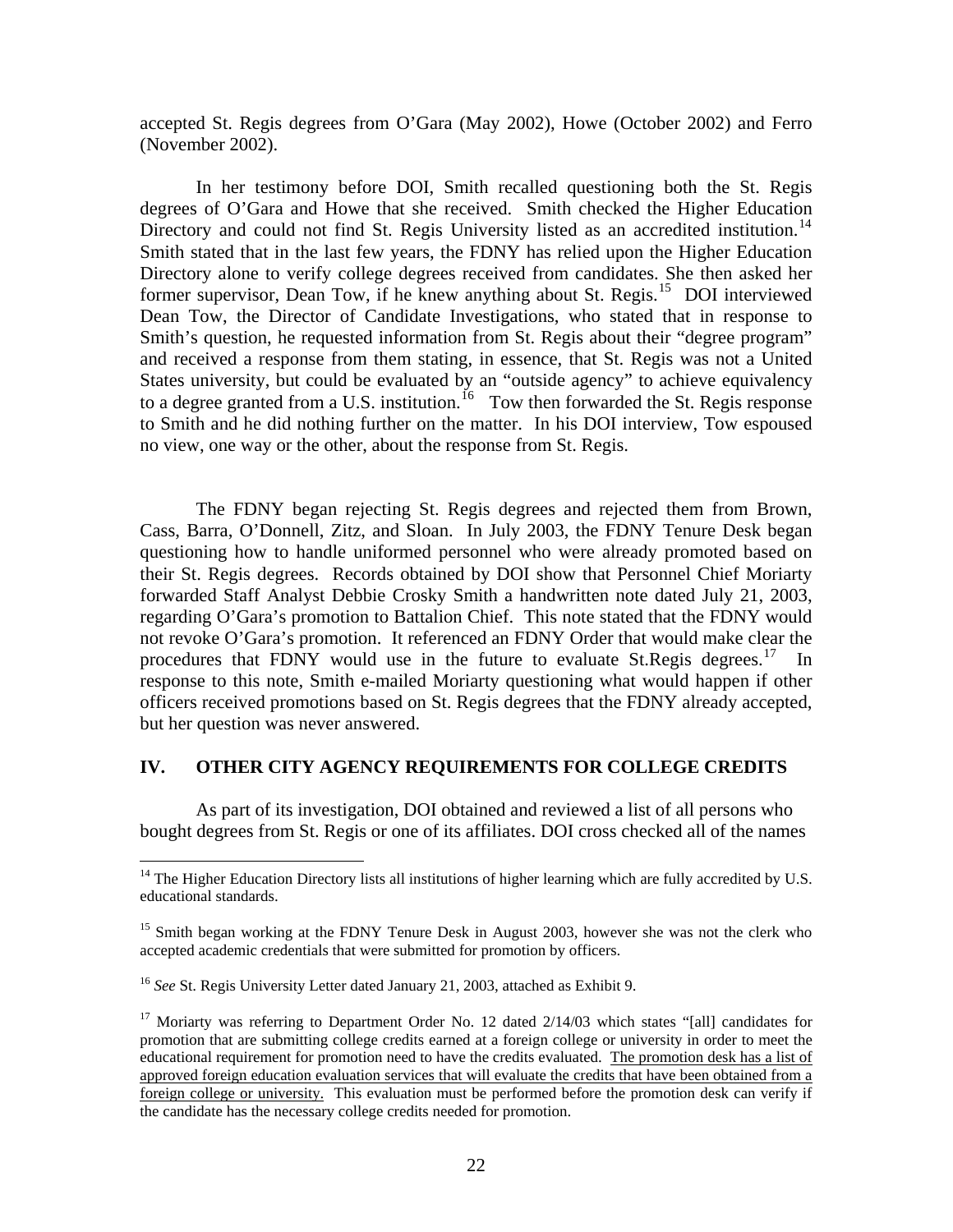on the list with the names of New York City employees in the Payroll Management System ("PMS"). The only City employees who purchased these bogus degrees were FDNY members.

DOI then examined how several other New York City agencies handled educational requirements for hiring and promotion. At the New York City Department of Correction ("DOC"), 60 college credits are needed to become a Correction Officer. However, if a candidate has a total of 39 college credits, he/she is permitted to enter the academy. The Corrections Academy awards 21 college credits upon completion. DOC also awards 1.75 credits for each year of service that an employee completes. All promotions require that the employee have the 60 credits.

 DOC's Applicant Investigation Unit is required to confirm each degree with the college. If the college is in a foreign country that the Unit cannot contact, they use Globe Language Service to assist with verification.

 The New York City Department of Probation ("DOP") requires Probation Officers to possess a Bachelor's Degree with a minimum of 30 credits in sociology, law, social work, guidance counseling, psychology, education, criminal justice, rehabilitation counseling or any related subject. These same requirements hold true for promotional purposes with DOP, however, advanced degrees are preferred.

According to DOC/DOP as a general rule they do not accept foreign diplomas. While foreign diplomas are rarely accepted, a candidate submitting a foreign diploma must have it translated and evaluated by World Education Services, who assesses its American equivalent and provides a breakdown of the courses.<sup>[18](#page-24-0)</sup> For domestic diplomas DOC/DOP asks that the candidate bring the original diploma with the school seal along with an original transcript. Copies are taken and maintained by DOC/DOP. In the event that the candidate does not have the original diploma, DOC/DOP sends a verification letter directly to the school.

 The New York City Police Department ("NYPD") requires candidates to have completed 60 college credits before they can be hired. The NYPD Academy awards 28 college credits upon completion. 64 college credits are needed for promotion to Sergeant, 96 credits are needed for promotion to Lieutenant, and a Bachelor's degree is needed for promotion to Captain and above.

 The NYPD Education Tracking Unit has four staff members who verify 5000 to 6000 degrees per year, including those needed for uniformed promotions. The Unit confirms all degrees and transcripts with the schools as well as confirming the accreditation status of those schools. DOI was told by a member of the Education Tracking Unit that applicants with foreign degrees are automatically advised to obtain an

<span id="page-24-0"></span> $18\,$ 18 A "translation" of a diploma is distinct from verifying it directly with the issuing institution. A translation of a diploma is not a verification although World Educational Services told DOI that they do attempt to verify foreign diplomas to the extent they are able in any given case.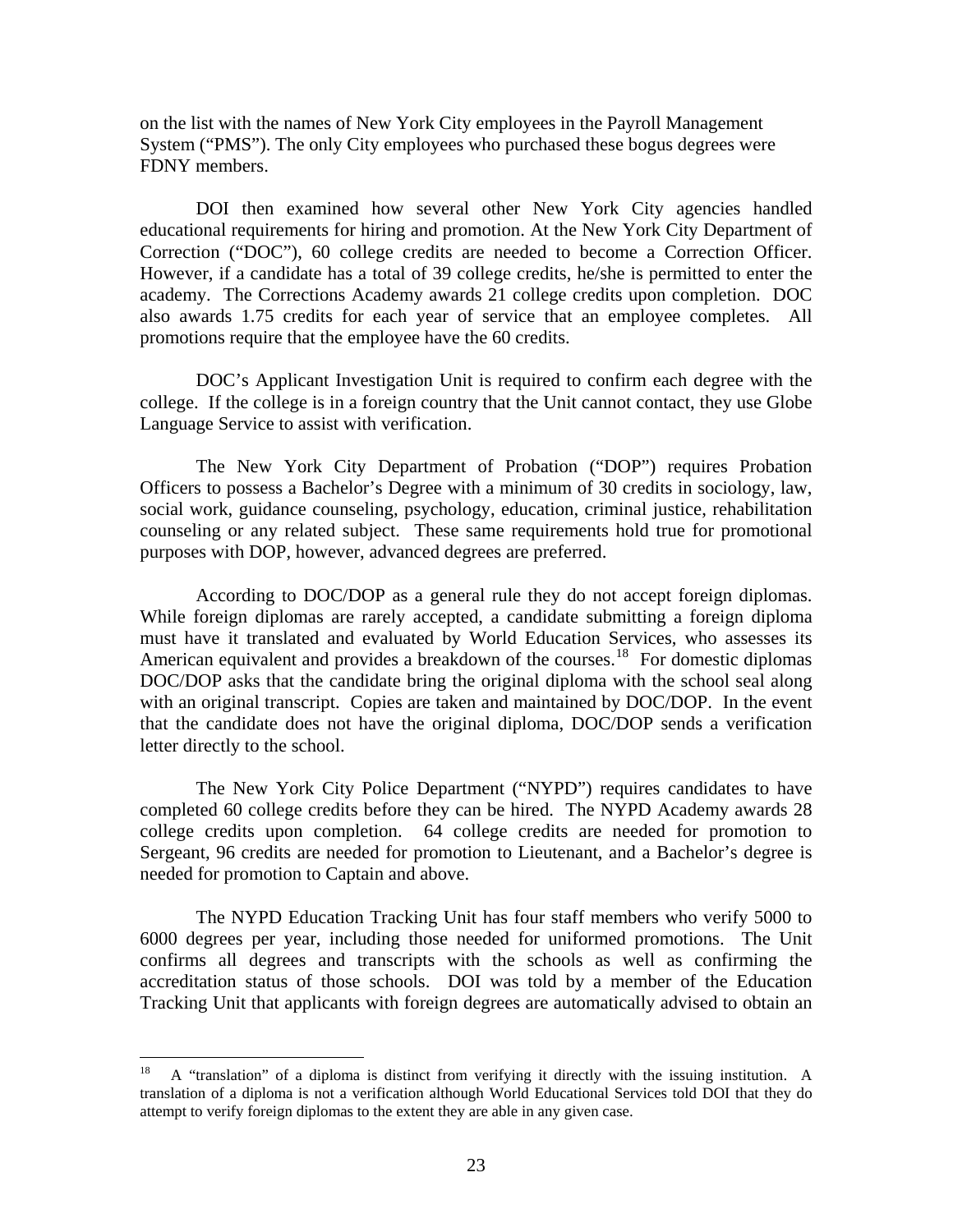evaluation - an assessment of its American equivalent and a breakdown of the courses from either Globe or World Education Services. The NYPD relies on those evaluations.

The Department of Health and Mental Health (DOHMH) reports the following in connection with verifying foreign and domestic diplomas:

Domestic degrees: DOHMH requires the applicant to produce the original diploma and, in cases where a particular course of study is a requirement of the position, an original transcript. In general, DOHMH has not verified with issuing institutions the authenticity of the documents. From time-to-time, DOHMH has verified diplomas if there are suspicious circumstances or other "red flags" have appeared. DOHMH is currently in the process of reevaluating whether its procedures should include verification of domestic degrees and will seek DOI assistance in policy development.

Foreign degrees: The Department of Citywide Administrative Services (DCAS) has a list of approved services that translate and evaluate foreign diplomas. The DOHMH applicants are provided the list and required, at their own cost, to employ one of the services. The evaluations are submitted to DOHMH directly by the approved service. DOI was informed that the evaluation service includes, among other things, a verification of the authenticity of the diplomas.

DCAS reports the following in connection with verification of diplomas:

Foreign degrees: DCAS makes available to the candidate a list of diploma evaluation services that the candidate can contact. The candidate is supposed to provide his original diploma (and transcripts) to the service, which examines the original diploma for authenticity. The various services will translate the language on the diplomas. They will then evaluate and rate the diploma based on their experience and knowledge of the foreign schools and their courses. The service will also assess the foreign degree to give an evaluation of how the degree matches with a domestic degree. The services are evaluation services and so they will generally not contact the schools and verify the individual diploma. The service conducts the evaluation and sends the results directly to DCAS. The candidate pays the cost of the evaluation.

Domestic diplomas: For the domestic diplomas, the candidate is required to submit an original diploma with a raised seal. DCAS will send a letter to the school to obtain verification that it is authentic.

DOI met with representatives of Globe and World Evaluation Services. Both report having a myriad of reference sources available to them and staff who possess expertise in evaluating the authenticity of documents and the level of education they reflect. World reports that they make every attempt to verify degrees directly with the institution, while Globe does not. Globe relies strictly on their internal evaluations.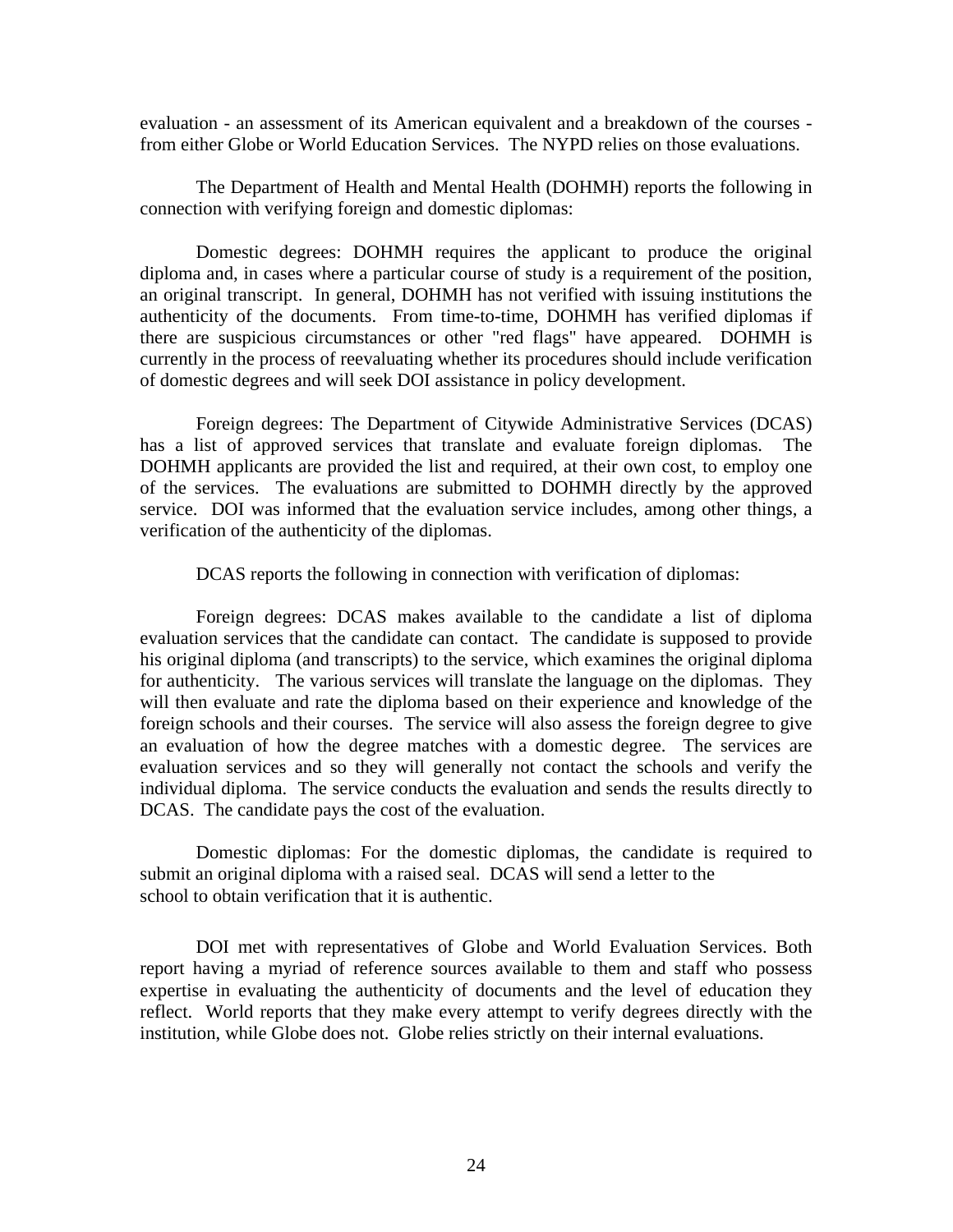# **V. ST. REGIS INDICTMENTS**

According to public records, the founders of Saint Regis - Dixie and Steven Randock Sr. - were indicted last year on charges of conspiring to commit wire and mail fraud and money laundering connected to their internet "diploma" business. According to the indictment, St. Regis University had no legitimate faculty members, offered no legitimate academic curriculum services, required no course or class work and was not recognized by the U.S. Department of Education. Six additional employees of their "diploma mill" were also charged with various related crimes. Named in the indictment was Dixie Randock's daughter, Heidi Kae Lorhan, who did not have a high school diploma, but who was listed as having a PhD on various of the diploma mill's websites and worked as an "evaluator" for applicants in order to determine what type of fraudulent academic credentials would be sold to the applicant. Others named in the indictment listed themselves as "Provost" and "Chief Academic Officer" of St. Regis University. The cases are pending in federal court in the Eastern District of the state of Washington.

# **VI. CONCLUSIONS AND RECOMMENDATIONS**

Fourteen FDNY members purchased bogus St. Regis degrees to obtain promotions or to be hired by the FDNY. The degrees were not based on any coursework, nor did the degrees reflect any real life experiences. The officers simply paid for a piece of paper. Records show some had St. Regis or its "affiliate" back-date the "degree" awarded, so that the officer could comply with the PA/ID and make them eligible for promotion.

 The FDNY officers even obtained fabricated St. Regis transcripts, which represented false "grades" ostensibly earned for specific courses. The officers never enrolled or attended in any of the course that appeared on their St. Regis transcripts. In fact, all of the officers admitted that they did no work beyond writing a short, life experience essay. They all received a college degree, and, in one case, a Master's Degree, without having to take the time or make a commitment to do college level work. Rather, they obtained their degrees by filling out simple, on-line forms and paying the requisite fee.

 The FDNY's acceptance of "life experience degrees" without sufficient regulations or oversight was the catalyst for activity, which was dubious at best, and in some cases simply dishonest. O'Gara appears to have initiated the conduct and he became a "carrier," spreading the idea to others. The "degrees" that were accepted by the FDNY in 2002 and 2003 were clearly from an unaccredited institution and were utterly worthless, yet the FDNY Tenure Desk took no steps to verify their authenticity, which enabled the activity to flourish. During this time period, the FDNY relied upon a May 2002 letter from Victor Herbert that referred to *Regis College,* an actual college in Massachusetts, to legitimize O'Gara's "St. Regis" on-line degree. No further steps were taken to verify if St. Regis was, in fact, an accredited institution until January 2003, when Debbie Crosky Smith began questioning the degrees.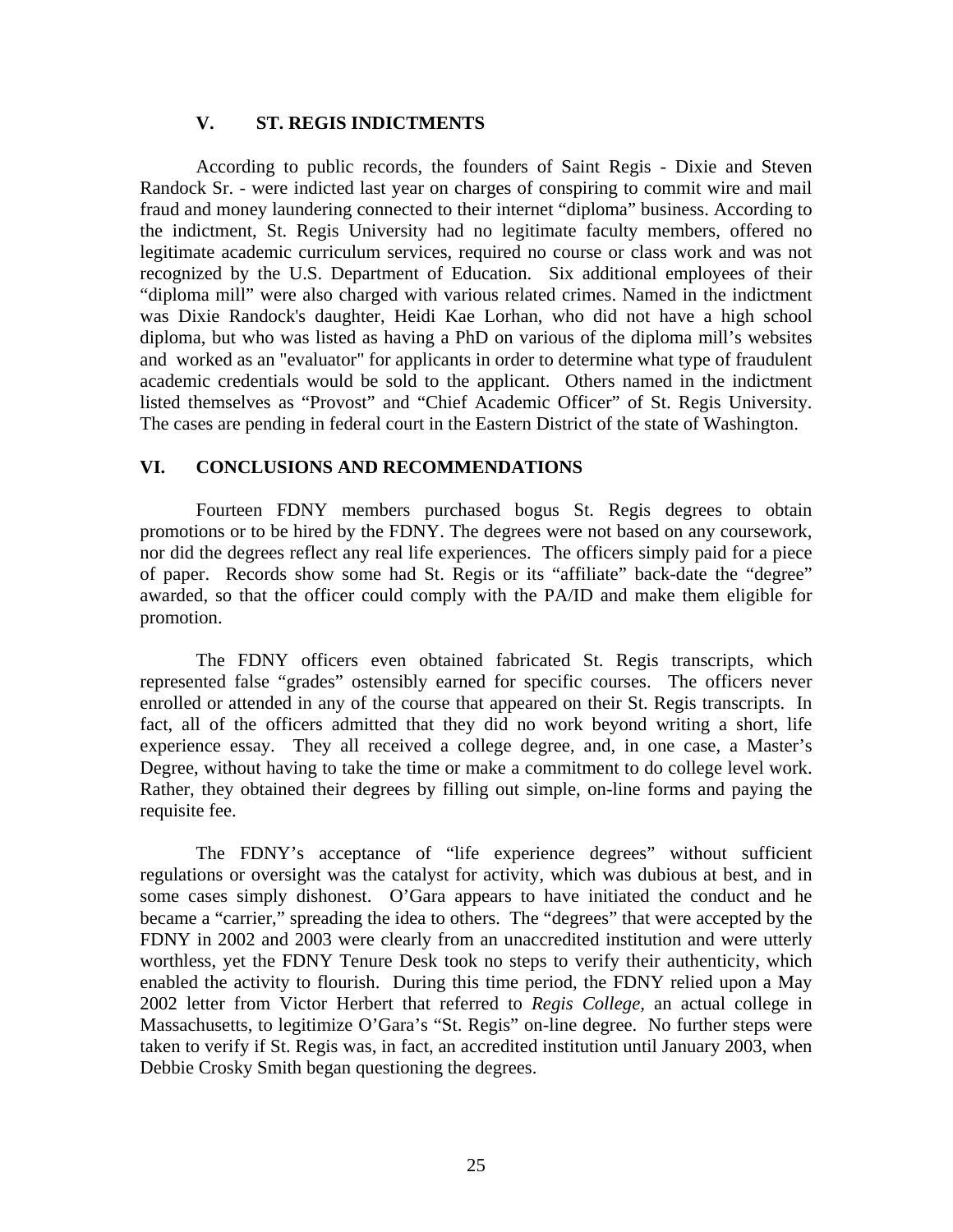The FDNY cannot rely on the Higher Education Directory alone for verification of educational credentials. The FDNY must institute a proactive direct verification process for each educational institution – both foreign and domestic. The FDNY Tenure and Promotion Desks should make direct contact with the institution via letter to confirm that the student does, in fact, possess a degree from that institution. The FDNY could also subscribe to a contract verification service that performs this work for a minimal fee. Finally, the FDNY must be proactive in researching all credits and degrees that are presented to them, especially those that raise suspicions.

 Since 9/11, the FDNY has had to make promotions with greater frequency to replenish the ranks at all levels. This has presented a special challenge to those seeking promotion to meet the educational requirements of the Fire Department. This challenge has been compounded by the fact that over time, the educational requirements for each rank have increased substantially. During the time period relevant to this investigation, candidates joining the FDNY were required to have 30 college credits at the time they were appointed. The requirement was reduced to 15 credits in 2006. Similarly, all candidates for promotion with the Department must possess additional college credits before they advance in rank.

 From the day officers enter the FDNY academy, they should be counseled and advised on how to achieve promotions and how to achieve promotions in a timely fashion. The FDNY should encourage candidates to be on a degree path prior to joining the Department, to focus employees on achieving promotions which require completed relevant studies. For example, a degree path in Fire Science would enable candidates to attend classes that are directly related to their work. Above all, the FDNY should ensure its employees make a commitment to acquiring higher education, so its goal of promoting a more highly-educated workforce can be accomplished. Moreover, FDNY employees must take advantage of the services that the Fire and Safety Division offers, such as educational counseling and college scholarship opportunities.

 The FDNY should consider not accepting academic credits based upon "life experience," and should instead require candidates meet degree requirements by completing actual classroom coursework.

 To the extent that City agencies accept foreign diplomas, the burden should be on the candidate to verify the authenticity of the diploma, and by that we mean more than having a service "evaluate" it. If a person actually graduated from a foreign university program, there are ways they can verify that by corresponding with the foreign institution. If the candidate cannot do that or says it is not possible, that is, if they cannot verify their own degree, then the City agency should analyze whether such a degree should be accepted toward the agency's educational requirements.